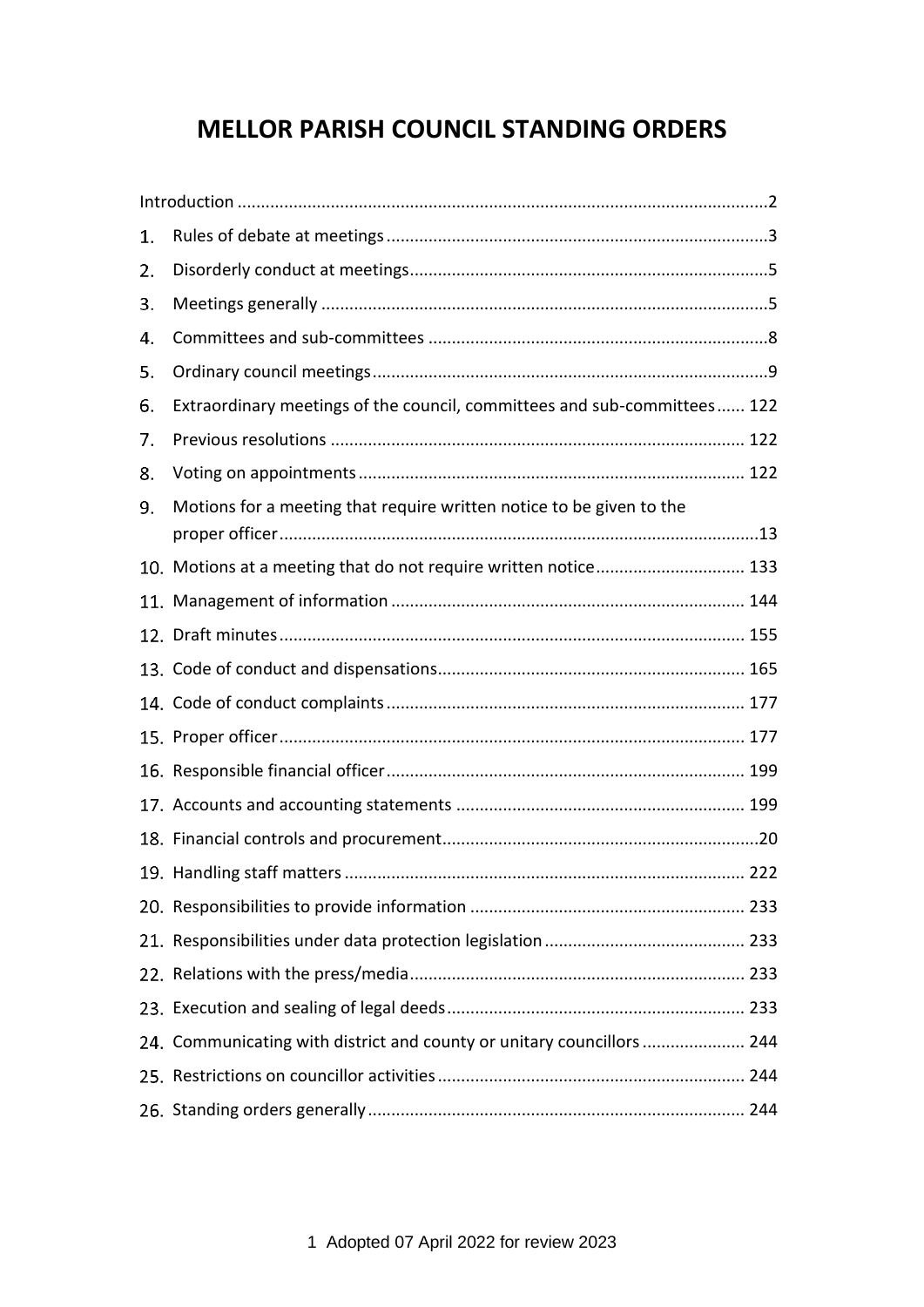### <span id="page-1-0"></span>**Introduction**

These standing orders update the National Association of Local Council (NALC) standing orders contained in "Local Councils Explained" by Meera Tharmarajah (© 2013 NALC). This publication contains new standing orders which reference new legislation introduced after 2013 when the last standing orders were published.

Standing orders are the written rules of a local council. Standing orders are essential to regulate the proceedings of a meeting. A council may also use standing orders to confirm or refer to various internal organisational and administrative arrangements. The standing orders of a council are not the same as the policies of a council but standing orders may refer to them.

Local councils operate within a wide statutory framework. Mellor Parish Council standing orders incorporate and reference many statutory requirements to which councils are subject. It is not possible for the standing orders to contain or reference all the statutory or legal requirements which apply to local councils. For example, it is not practical for standing orders to document all obligations under data protection legislation. The statutory requirements to which the council is subject apply whether or not they are incorporated in the council's standing orders.

Mellor Parish Council's standing orders do not include financial regulations. Financial regulations are standing orders to regulate and control the financial affairs and accounting procedures of a local council. The financial regulations, as opposed to the standing orders of a council, include most of the requirements relevant to the council's Responsible Financial Officer. Mellor Parish Council's financial regulations are available to download from the governance section of its website [www.mellorparishcouncil.org.uk](http://www.mellorparishcouncil.org.uk/) .

### **Notes**

Standing orders that are in bold type contain legal and statutory requirements. It is recommended that councils adopt them without changing them or their meaning. Those standing orders which are not in bold are designed to help councils operate effectively but they do not contain statutory requirements so they may be adopted as drafted or amended to suit a council's needs.

For convenience, the word "councillor" is used in Mellor Parish Council's standing orders and, unless the context suggests otherwise, includes a non-councillor with or without voting rights.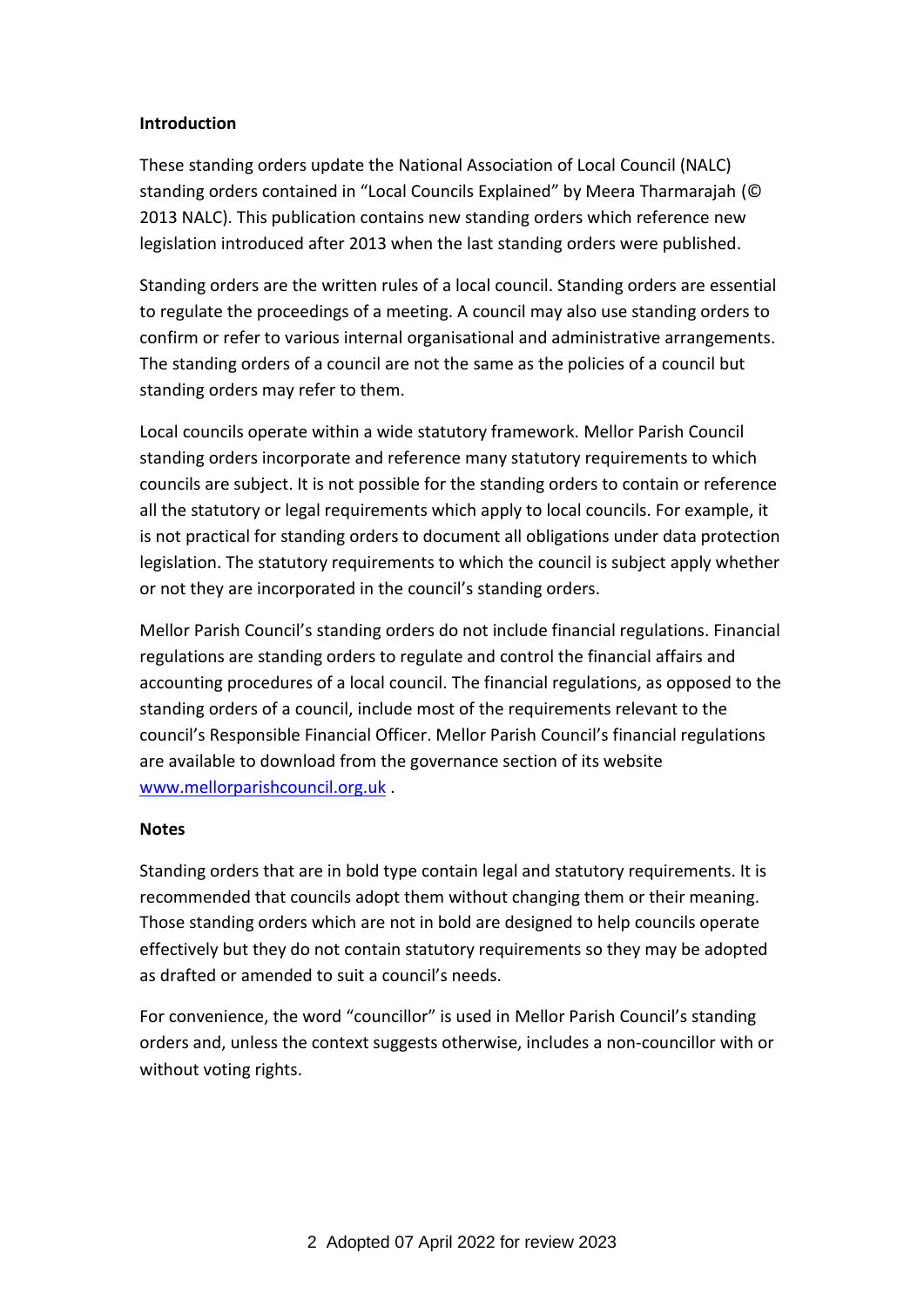#### <span id="page-2-0"></span> $1.$ **Rules of debate at meetings**

- a Motions on the agenda shall be considered in the order that they appear unless the order is changed at the discretion of the chairman of the meeting.
- b A motion (including an amendment) shall not be progressed unless it has been moved and seconded.
- c A motion on the agenda that is not moved by its proposer may be treated by the chairman of the meeting as withdrawn.
- d If a motion (including an amendment) has been seconded, it may be withdrawn by the proposer only with the consent of the seconder and the meeting.
- e An amendment is a proposal to remove or add words to a motion. It shall not negate the motion.
- f If an amendment to the original motion is carried, the original motion (as amended) becomes the substantive motion upon which further amendment(s) may be moved.
- g An amendment shall not be considered unless early verbal notice of it is given at the meeting and, if requested by the chairman of the meeting, is expressed in writing to the chairman.
- h A councillor may move an amendment to his own motion if agreed by the meeting. If a motion has already been seconded, the amendment shall be with the consent of the seconder and the meeting.
- i If there is more than one amendment to an original or substantive motion, the amendments shall be moved in the order directed by the chairman of the meeting.
- j Subject to standing order 1(k), only one amendment shall be moved and debated at a time, the order of which shall be directed by the chairman of the meeting.
- k One or more amendments may be discussed together if the chairman of the meeting considers this expedient but each amendment shall be voted upon separately.
- l A councillor may not move more than one amendment to an original or substantive motion.
- m The mover of an amendment has no right of reply at the end of debate on it.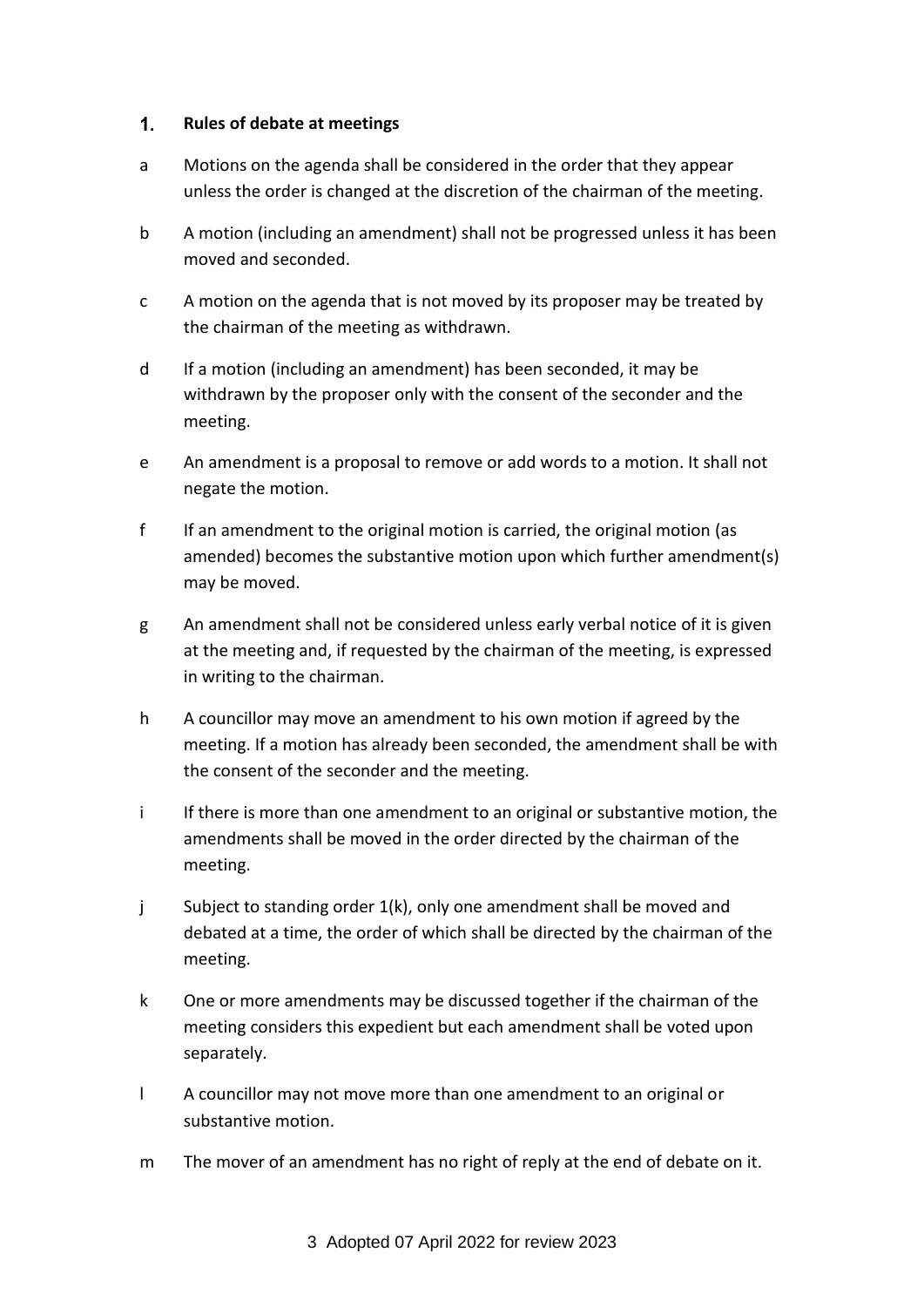- n Where a series of amendments to an original motion are carried, the mover of the original motion shall have a right of reply either at the end of debate on the first amendment or at the very end of debate on the final substantive motion immediately before it is put to the vote.
- o Unless permitted by the chairman of the meeting, a councillor may speak once in the debate on a motion except:
	- i. to speak on an amendment moved by another councillor;
	- ii. to move or speak on another amendment if the motion has been amended since he last spoke;
	- iii. to make a point of order;
	- iv. to give a personal explanation; or
	- v. to exercise a right of reply.
- p During the debate on a motion, a councillor may interrupt only on a point of order or a personal explanation and the councillor who was interrupted shall stop speaking. A councillor raising a point of order shall identify the standing order which he considers has been breached or specify the other irregularity in the proceedings of the meeting he is concerned by.
- q A point of order shall be decided by the chairman of the meeting and his decision shall be final.
- r When a motion is under debate, no other motion shall be moved except:
	- i. to amend the motion;
	- ii. to proceed to the next business;
	- iii. to adjourn the debate;
	- iv. to put the motion to a vote;
	- v. to ask a person to be no longer heard or to leave the meeting;
	- vi. to refer a motion to a committee or sub-committee for consideration;
	- vii. to exclude the public and press;
	- viii. to adjourn the meeting; or
	- ix. to suspend particular standing order(s) excepting those which reflect mandatory statutory or legal requirements.

4 Adopted 07 April 2022 for review 2023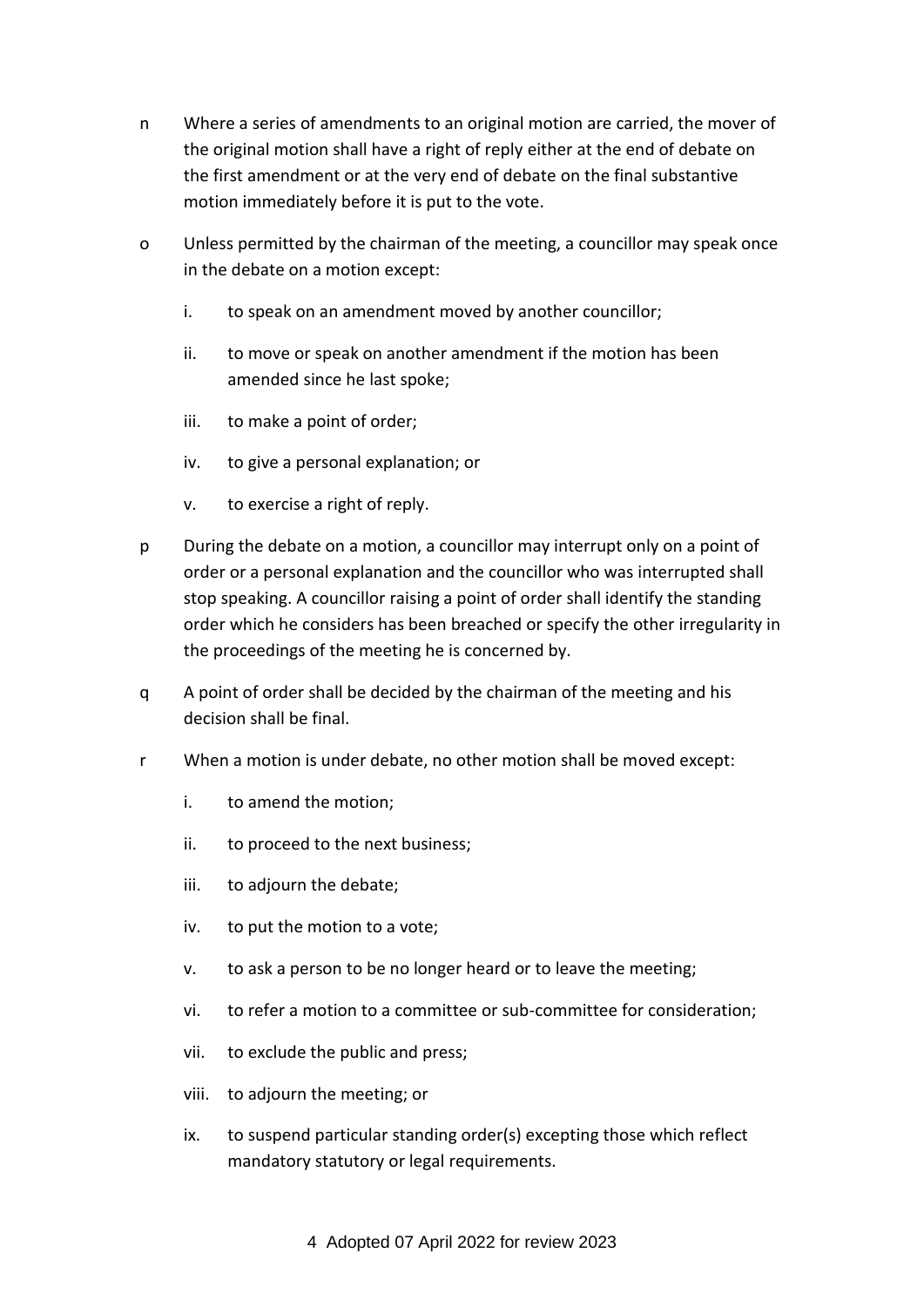- s Before an original or substantive motion is put to the vote, the chairman of the meeting shall be satisfied that the motion has been sufficiently debated and that the mover of the motion under debate has exercised or waived his right of reply.
- **t** Excluding motions moved under standing order 1(r), the contributions or speeches by a councillor shall relate only to the motion under discussion and shall not exceed 2 minutes without the consent of the chairman of the meeting.

#### <span id="page-4-0"></span> $2<sub>-</sub>$ **Disorderly conduct at meetings**

- a No person shall obstruct the transaction of business at a meeting or behave offensively or improperly. If this standing order is ignored, the chairman of the meeting shall request such person(s) to moderate or improve their conduct.
- b If person(s) disregard the request of the chairman of the meeting to moderate or improve their conduct, any councillor or the chairman of the meeting may move that the person be no longer heard or be excluded from the meeting. The motion, if seconded, shall be put to the vote without discussion.
- c If a resolution made under standing order 2(b) is ignored, the chairman of the meeting may take further reasonable steps to restore order or to progress the meeting. This may include temporarily suspending or closing the meeting.

#### <span id="page-4-1"></span> $3<sub>1</sub>$ **Meetings generally**

|                             | Full Council meetings √ |     |
|-----------------------------|-------------------------|-----|
| Committee meetings $\Omega$ | Sub-committee meetings  | N/A |

- √ a **Meetings shall not take place in premises which at the time of the meeting are used for the supply of alcohol, unless no other premises are available free of charge or at a reasonable cost.**
- √ b **The minimum three clear days for notice of a meeting does not include the day on which notice was issued, the day of the meeting, a Sunday, a day of the Christmas break, a day of the Easter break or of a bank holiday or a day appointed for public thanksgiving or mourning.**
- Ω c **The minimum three clear days' public notice for a meeting does not include the day on which the notice was issued or the day of the meeting unless the meeting is convened at shorter notice**
- √  $\Omega$ d **Meetings shall be open to the public unless their presence is prejudicial to the public interest by reason of the confidential nature of the business to be transacted or for other special reasons. The public's exclusion from**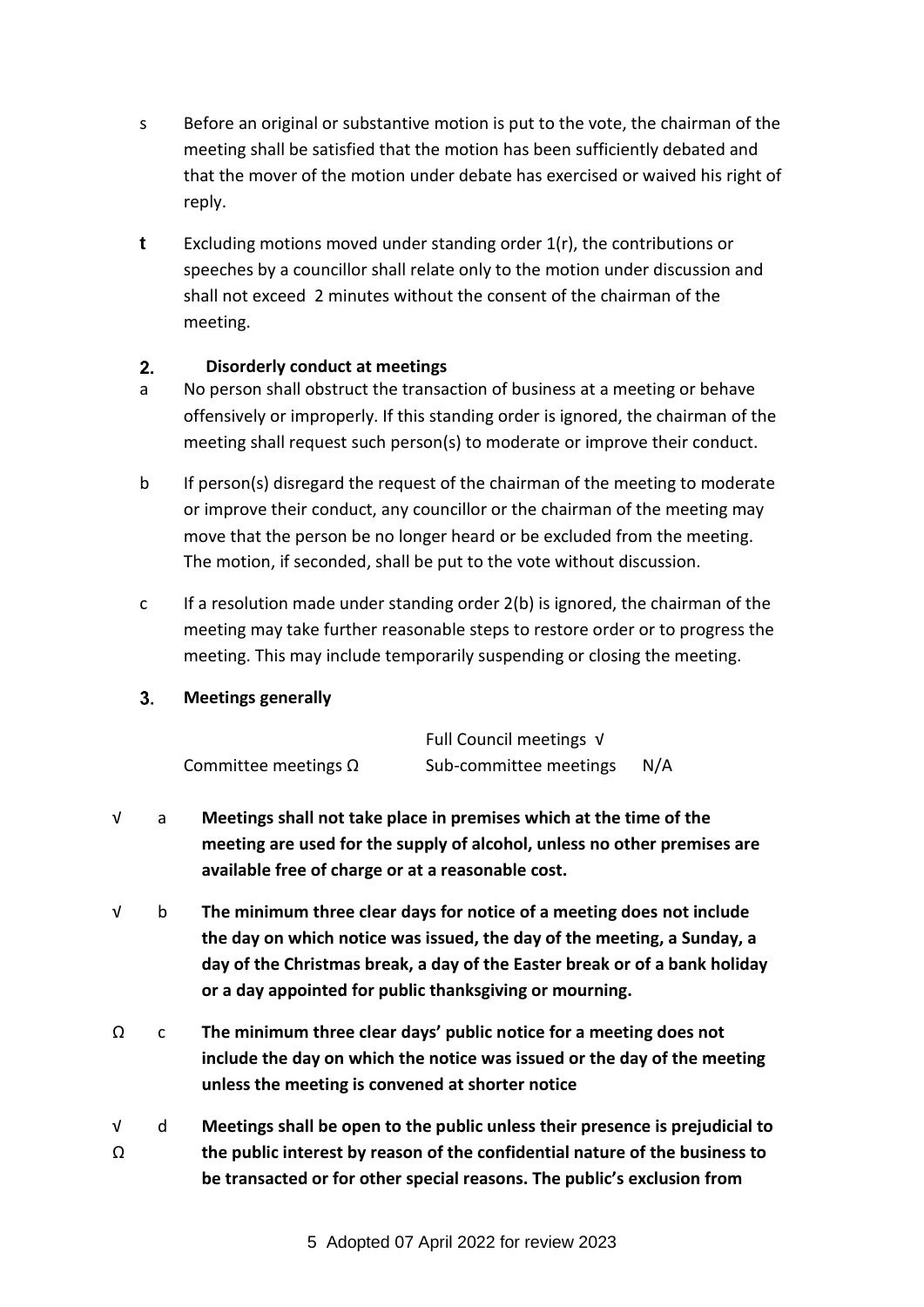## **part or all of a meeting shall be by a resolution which shall give reasons for the public's exclusion.**

- e Members of the public may make representations, answer questions and give evidence at a meeting which they are entitled to attend in respect of the business on the agenda.
- f The period of time designated for public participation at a meeting in accordance with standing order 3(e) shall not exceed 15 minutes unless directed by the chairman of the meeting.
- g Subject to standing order 3(f), a member of the public shall not speak for more than 5 minutes.
- h In accordance with standing order 3(e), a question shall not require a response at the meeting nor start a debate on the question. The chairman of the meeting may direct that a written or oral response be given.
- i [A person shall stand when requesting to speak and when speaking (except when a person has a disability or is likely to suffer discomfort)] OR [A person shall raise his hand when requesting to speak and stand when speaking (except when a person has a disability or is likely to suffer discomfort)]. The chairman of the meeting may at any time permit a person to be seated when speaking.
- j A person who speaks at a meeting shall direct his comments to the chairman of the meeting.
- k Only one person is permitted to speak at a time. If more than one person wants to speak, the chairman of the meeting shall direct the order of speaking.
- √ l **Subject to standing order 3(m), a person who attends a meeting is permitted to report on the meeting whilst the meeting is open to the public. To "report" means to film, photograph, make an audio recording of meeting proceedings, use any other means for enabling persons not present to see or hear the meeting as it takes place or later or to report or to provide oral or written commentary about the meeting so that the report or commentary is available as the meeting takes place or later to persons not present.** Such reporting of the meeting must be in a manner which does not cause any disruption to other attendees.
- √  $\Omega$ m **A person present at a meeting may not provide an oral report or oral commentary about a meeting as it takes place without permission** and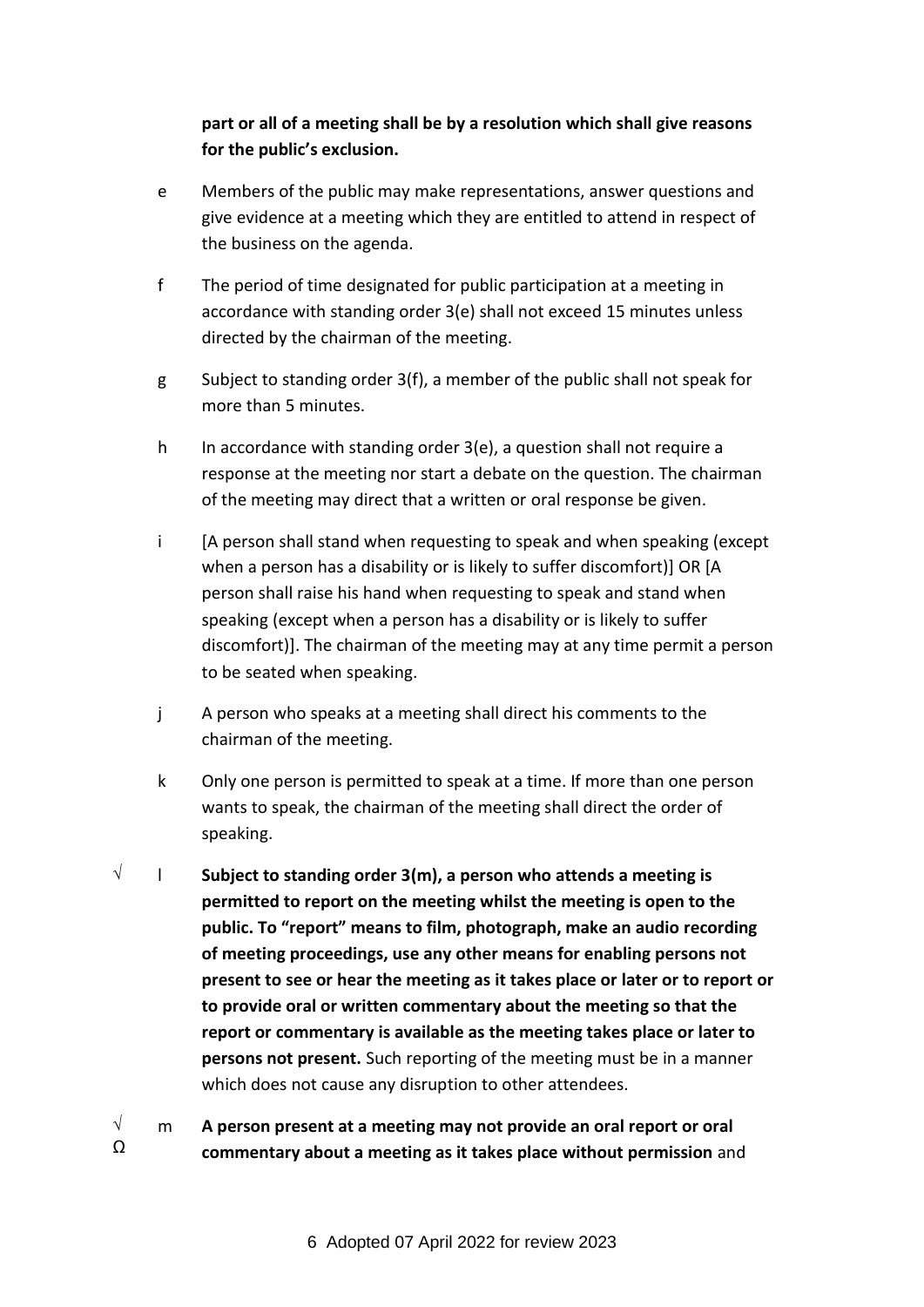must not in any way disrupt the meeting

- √ Ω n **The press shall be provided with reasonable facilities for the taking of their report of all or part of a meeting at which they are entitled to be present.**
- √ o **Subject to standing orders which indicate otherwise, anything authorised or required to be done by, to or before the Chairman of the Council may in his absence be done by, to or before the Vice-Chairman of the Council (if there is one).**
- √ p **The Chairman of the Council, if present, shall preside at a meeting. If the Chairman is absent from a meeting, the Vice-Chairman of the Council (if there is one) if present, shall preside. If both the Chairman and the Vice-Chairman are absent from a meeting, a councillor as chosen by the councillors present at the meeting shall preside at the meeting.**

√  $\Omega$ N/A q **Subject to a meeting being quorate, all questions at a meeting shall be decided by a majority of the councillors and non-councillors with voting rights present and voting.**

√ Ω N/A r **The chairman of a meeting may give an original vote on any matter put to the vote, and in the case of an equality of votes may exercise his casting vote whether or not he gave an original vote.**

> *See standing orders 5(h) and (i) for the different rules that apply in the election of the Chairman of the Council at the annual meeting of the Council.*

- √ s **Unless standing orders provide otherwise, voting on a question shall be by a show of hands. At the request of a councillor, the voting on any question shall be recorded so as to show whether each councillor present and voting gave his vote for or against that question.** Such a request shall be made before moving on to the next item of business on the agenda.
	- t The minutes of a meeting shall include an accurate record of the following:
		- i. the time and place of the meeting;
		- ii. the names of councillors who are present and the names of councillors who are absent;
		- iii. interests that have been declared by councillors and non-councillors with voting rights;
		- iv. the grant of dispensations (if any) to councillors and non-councillors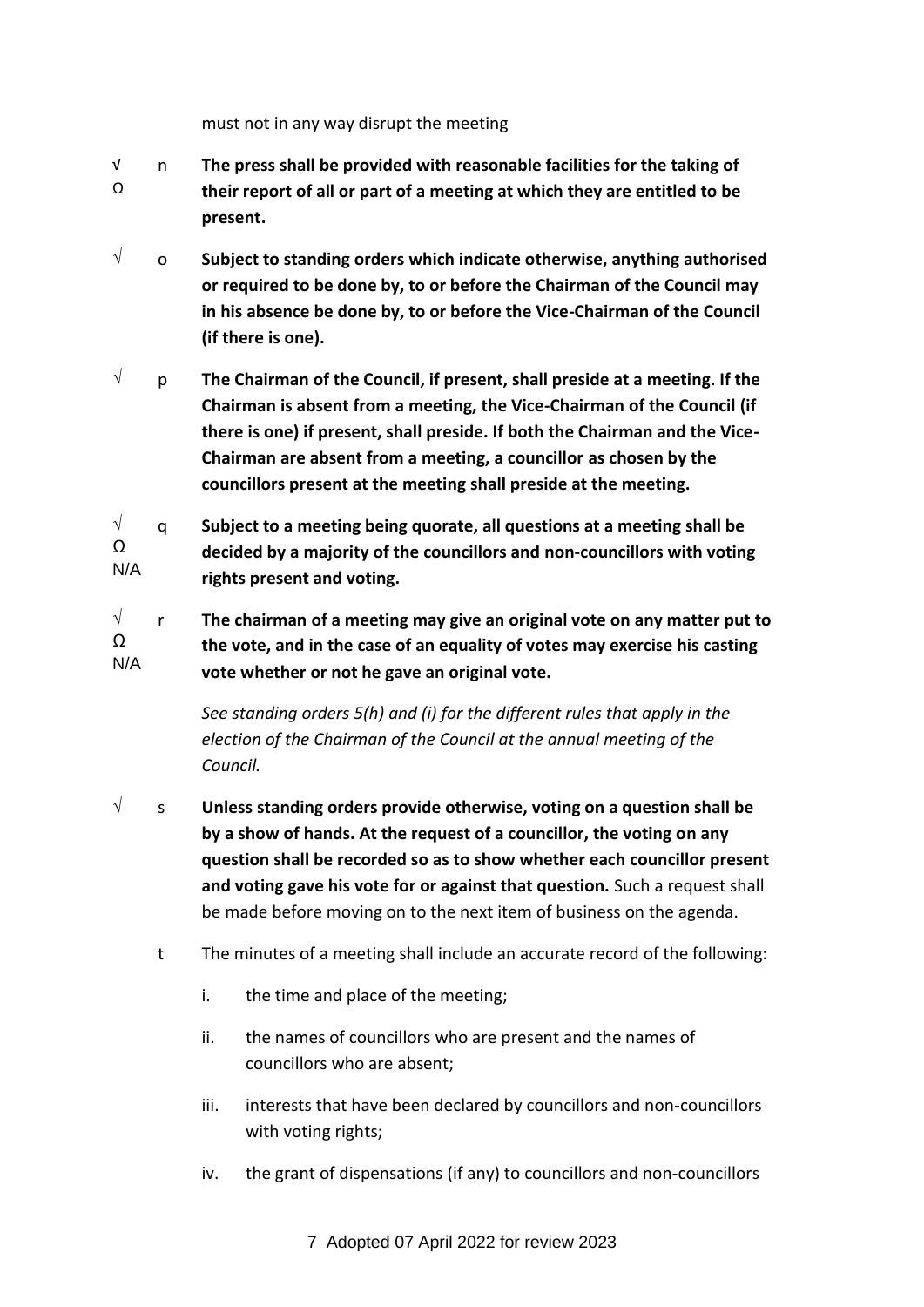with voting rights;

- v. whether a councillor or non-councillor with voting rights left the meeting when matters that they held interests in were being considered;
- vi. if there was a public participation session; and
- vii. the resolutions made.

√  $\Omega$ N/A u **A councillor or a non-councillor with voting rights who has a disclosable pecuniary interest or another interest as set out in the Council's code of conduct in a matter being considered at a meeting is subject to statutory limitations or restrictions under the code on his right to participate and vote on that matter.**

√ v **No business may be transacted at a meeting unless at least one-third of the whole number of members of the Council are present and in no case shall the quorum of a meeting be less than three.**

> *See standing order 4d(viii) for the quorum of a committee or subcommittee meeting.*

- <span id="page-7-0"></span>√  $\Omega$ w **If a meeting is or becomes inquorate no business shall be transacted** and the meeting shall be closed. The business on the agenda for the meeting shall be adjourned to another meeting.
	- x A meeting shall not exceed a period of 2 hours. The council or a committee will only suspend this standing order on rare occasions when circumstances justify doing so. The motion to suspend this standing order must be seconded and then put to a vote without discussion.
	- $4.$ **Committees and sub-committees**
	- a **Unless the Council determines otherwise, a committee may appoint a subcommittee whose terms of reference and members shall be determined by the committee.**
	- b **The members of a committee may include non-councillors unless it is a committee which regulates and controls the finances of the Council.** Chairman and Vice Chairman of Mellor Parish Council will be ex-officio members of all committees, sub committees and working parties unless the Chairman & Vice Chairman signify to the contrary.
	- c **Unless the Council determines otherwise, all the members of an advisory committee and a sub-committee of the advisory committee may be non-**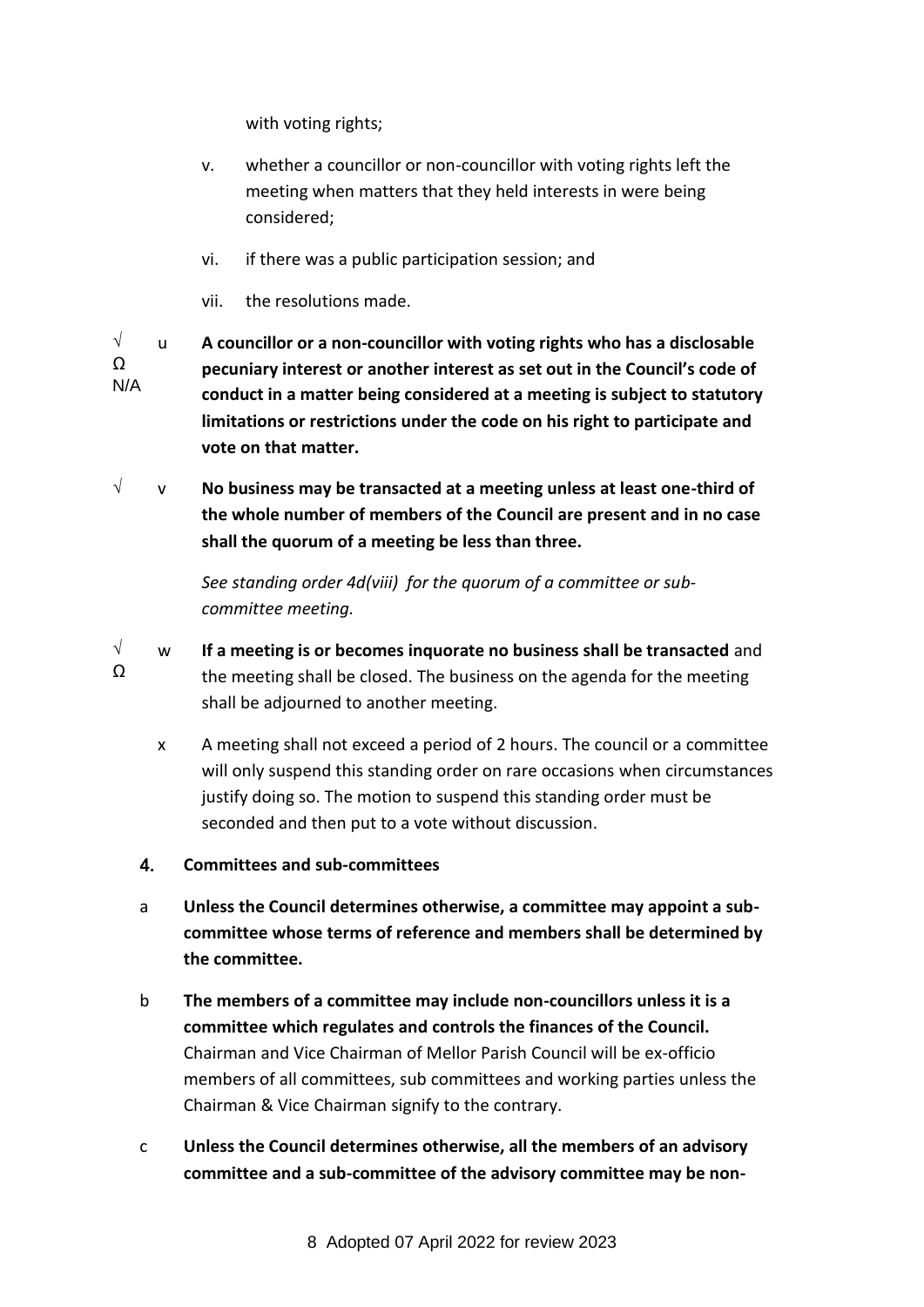#### **councillors.**

- d The Council may appoint standing committees or other committees as may be necessary, and:
	- i. shall determine their terms of reference;
	- ii. shall determine the number and time of the ordinary meetings of a standing committee up until the date of the next annual meeting of the Council;
	- iii. shall permit a committee, other than in respect of the ordinary meetings of a committee, to determine the number and time of its meetings;
	- iv. shall, subject to standing orders 4(b) and (c), appoint and determine the terms of office of members of such a committee;
	- v. may, subject to standing orders 4(b) and (c), appoint and determine the terms of office of the substitute members to a committee whose role is to replace the ordinary members at a meeting of a committee if the ordinary members of the committee confirm to the Proper Officer **7** days before the meeting that they are unable to attend;
	- vi. shall, after it has appointed the members of a standing committee, appoint the chairman of the standing committee;
	- vii. shall permit a committee other than a standing committee, to appoint its own chairman at the first meeting of the committee;
	- viii. shall determine the place, notice requirements and quorum for a meeting of a committee and a sub-committee which, in both cases, shall be no less than three;
	- ix. shall determine if the public may participate at a meeting of a committee;
	- x. shall determine if the public and press are permitted to attend the meetings of a sub-committee and also the advance public notice requirements, if any, required for the meetings of a sub-committee;
	- xi. shall determine if the public may participate at a meeting of a subcommittee that they are permitted to attend; and
	- xii. may dissolve a committee or a sub-committee.

#### <span id="page-8-0"></span> $5.$ **Ordinary council meetings**

a **In an election year, the annual meeting of the Council shall be held on or**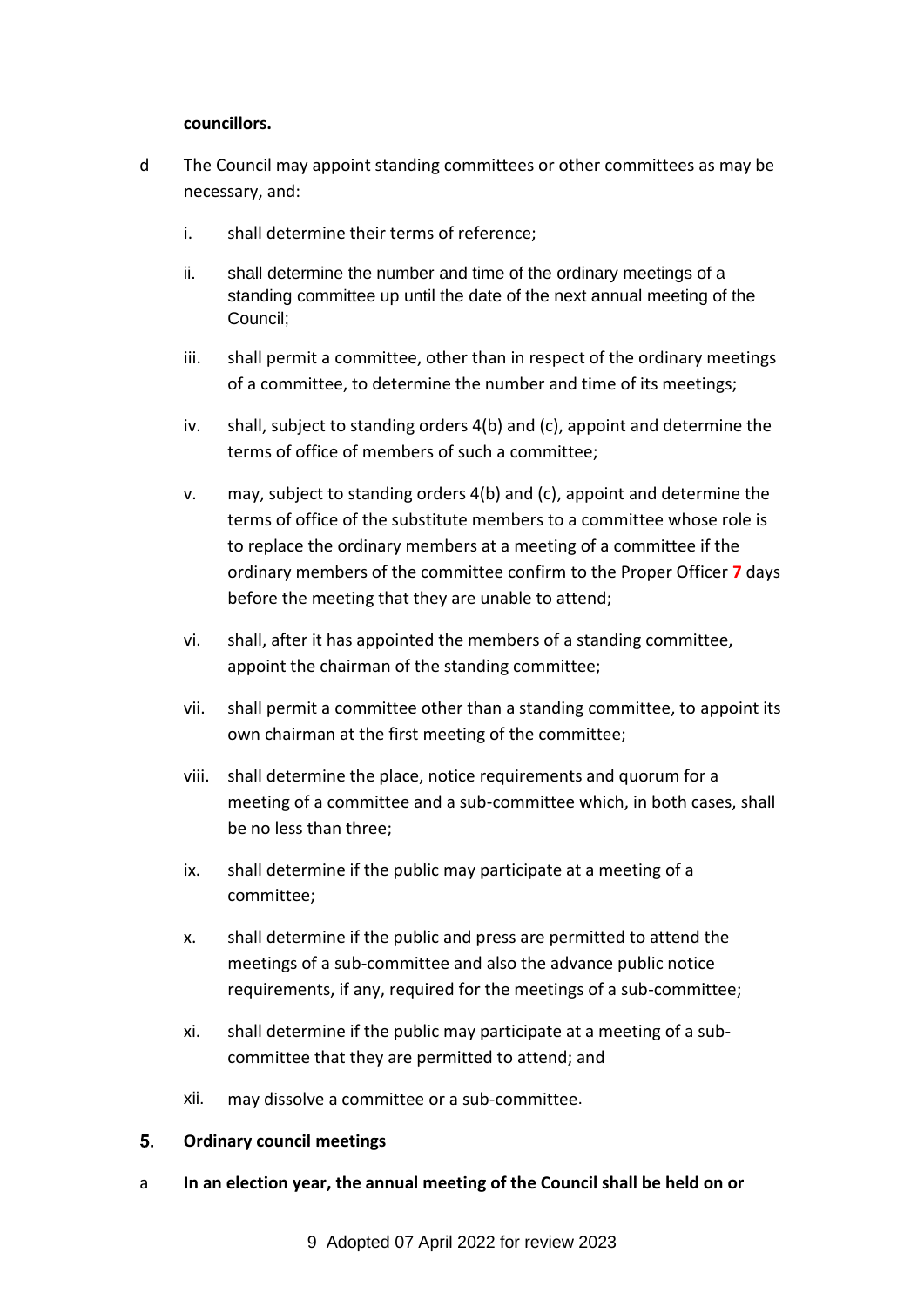**within 14 days following the day on which the councillors elected take office.**

- b **In a year which is not an election year, the annual meeting of the Council shall be held on such day in May as the Council decides.**
- c **If no other time is fixed, the annual meeting of the Council shall take place at 6pm.**
- d **In addition to the annual meeting of the Council, at least three other ordinary meetings shall be held in each year on such dates and times as the Council decides.**
- e **The first business conducted at the annual meeting of the Council shall be the election of the Chairman and Vice-Chairman (if there is one) of the Council.**
- f **The Chairman of the Council, unless he has resigned or becomes disqualified, shall continue in office and preside at the annual meeting until his successor is elected at the next annual meeting of the Council.**
- g **The Vice-Chairman of the Council, if there is one, unless he resigns or becomes disqualified, shall hold office until immediately after the election of the Chairman of the Council at the next annual meeting of the Council.**
- h **In an election year, if the current Chairman of the Council has not been reelected as a member of the Council, he shall preside at the annual meeting until a successor Chairman of the Council has been elected. The current Chairman of the Council shall not have an original vote in respect of the election of the new Chairman of the Council but shall give a casting vote in the case of an equality of votes.**
- i **In an election year, if the current Chairman of the Council has been re-elected as a member of the Council, he shall preside at the annual meeting until a new Chairman of the Council has been elected. He may exercise an original vote in respect of the election of the new Chairman of the Council and shall give a casting vote in the case of an equality of votes.**
- j Following the election of the Chairman of the Council and Vice-Chairman (if there is one) of the Council at the annual meeting, the business shall include:
	- i. **In an election year, delivery by the Chairman of the Council and councillors of their acceptance of office forms unless the Council resolves for this to be done at a later date. In a year which is not an election year, delivery by the Chairman of the Council of his acceptance of office form unless the Council resolves for this to be done at a later date;**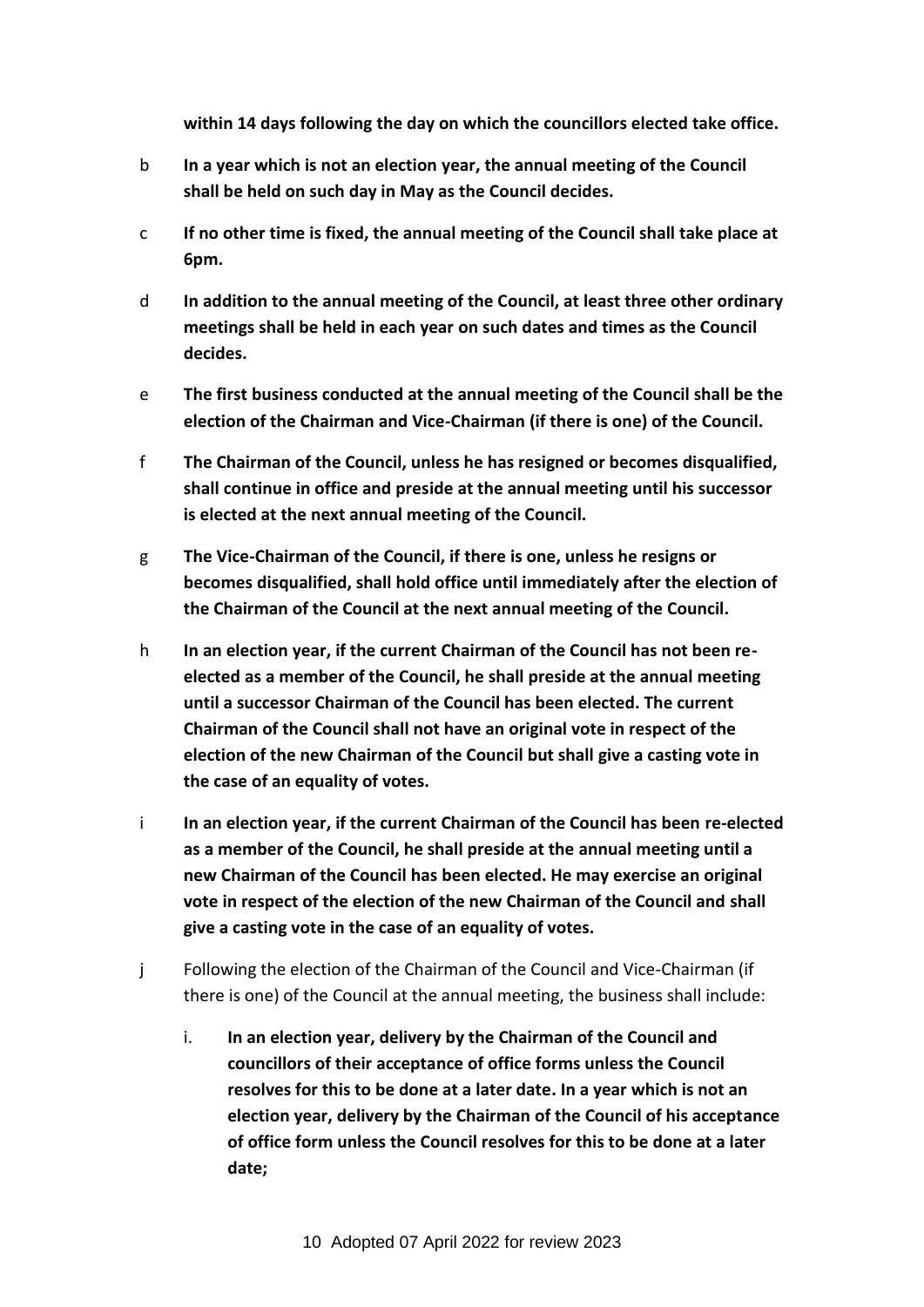- ii. Confirmation of the accuracy of the minutes of the last meeting of the Council;
- iii. Receipt of the minutes of the last meeting of a committee;
- iv. Consideration of the recommendations made by a committee;
- v. Review of delegation arrangements to committees, sub-committees, staff and other local authorities;
- vi. Review of the terms of reference for committees;
- vii. Appointment of members to existing committees;
- viii. Appointment of any new committees in accordance with standing order 4;
- ix. Review and adoption of appropriate standing orders and financial regulations;
- x. Review of arrangements (including legal agreements) with other local authorities, not-for-profit bodies and businesses.
- xi. Review of representation on or work with external bodies and arrangements for reporting back;
- xii. In an election year, to make arrangements with a view to the Council becoming eligible to exercise the general power of competence in the future;
- xiii. Review of inventory of land and other assets including buildings and office equipment;
- xiv. Confirmation of arrangements for insurance cover in respect of all insurable risks;
- xv. Review of the Council's and/or staff subscriptions to other bodies;
- xvi. Review of the Council's complaints procedure;
- xvii. Review of the Council's policies, procedures and practices in respect of its obligations under freedom of information and data protection legislation (*see also standing orders 11, 20 and 21*);
- xviii. Review of the Council's policy for dealing with the press/media;
- xix. Review of the Council's employment policies and procedures;
- xx. Review of the Council's expenditure incurred under s.137 of the Local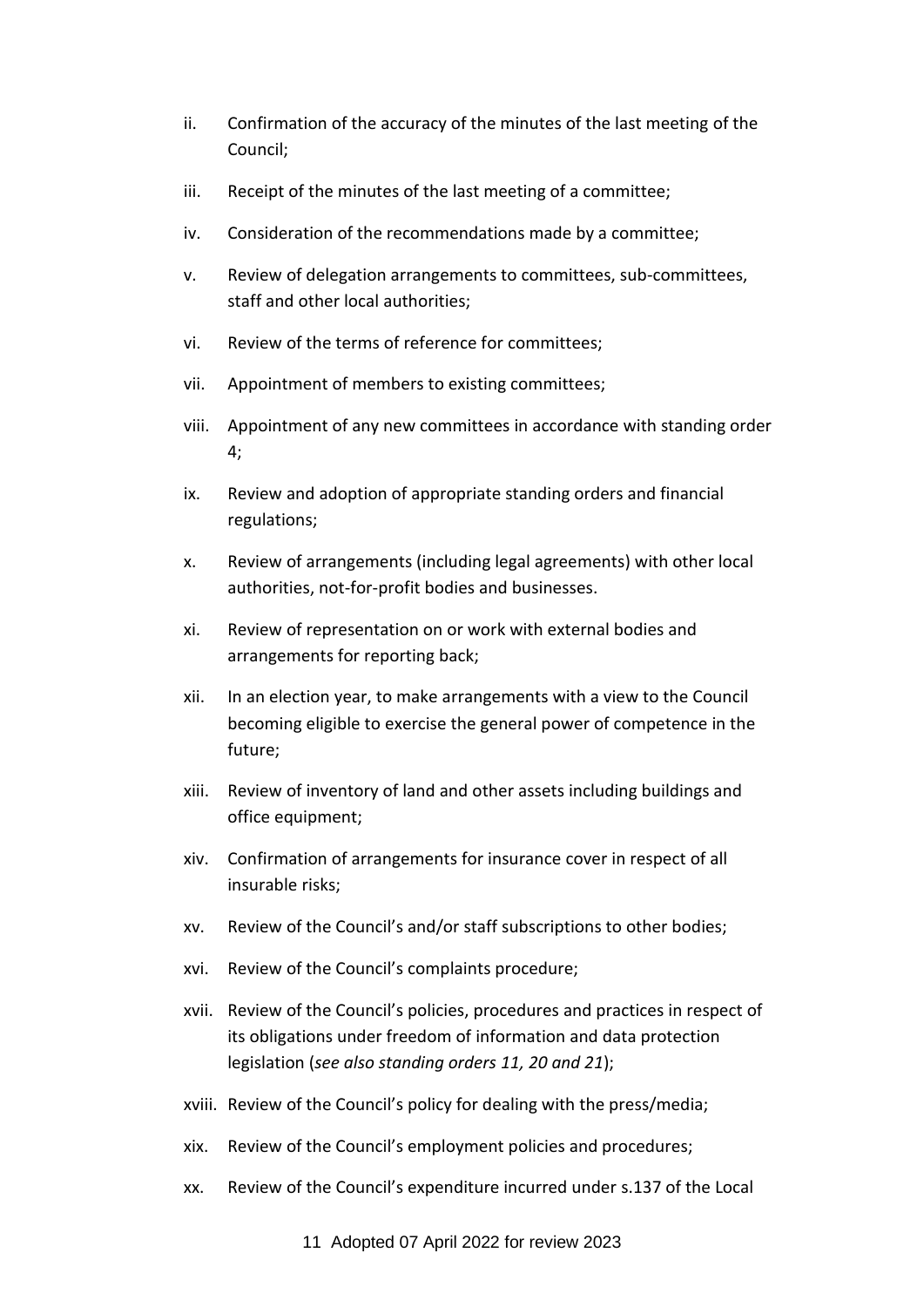Government Act 1972 or the general power of competence.

- xxi. Determining the time and place of ordinary meetings of the Council up to and including the next annual meeting of the Council.
- <span id="page-11-0"></span>6. **Extraordinary meetings of the council, committees and sub-committees**
- a **The Chairman of the Council may convene an extraordinary meeting of the Council at any time.**
- b **If the Chairman of the Council does not call an extraordinary meeting of the Council within seven days of having been requested in writing to do so by two councillors, any two councillors may convene an extraordinary meeting of the Council. The public notice giving the time, place and agenda for such a meeting shall be signed by the two councillors.**
- c The chairman of a committee may convene an extraordinary meeting of the committee at any time.
- d If the chairman of a committee does not call an extraordinary meeting within 7 days of having been requested to do so by two members of the committee, any two members of the committee may convene an extraordinary meeting of the committee.
- <span id="page-11-1"></span> $\overline{7}$ . Previous resolutions
- a A resolution shall not be reversed within six months except either by a special motion, which requires written notice by at least 3 councillors to be given to the Proper Officer in accordance with standing order 9, or by a motion moved in pursuance of the recommendation of a committee.
- b When a motion moved pursuant to standing order 7(a) has been disposed of, no similar motion may be moved for a further six months.

#### <span id="page-11-2"></span> $8.$ **Voting on appointments**

a Where more than two persons have been nominated for a position to be filled by the Council and none of those persons has received an absolute majority of votes in their favour, meaning at least 50% + one of the votes cast, then the name of the person having the least number of votes shall be struck off the list and a fresh vote taken. This process shall continue until a majority of votes is given in favour of one person. A tie in votes may be settled by the casting vote exercisable by the chairman of the meeting.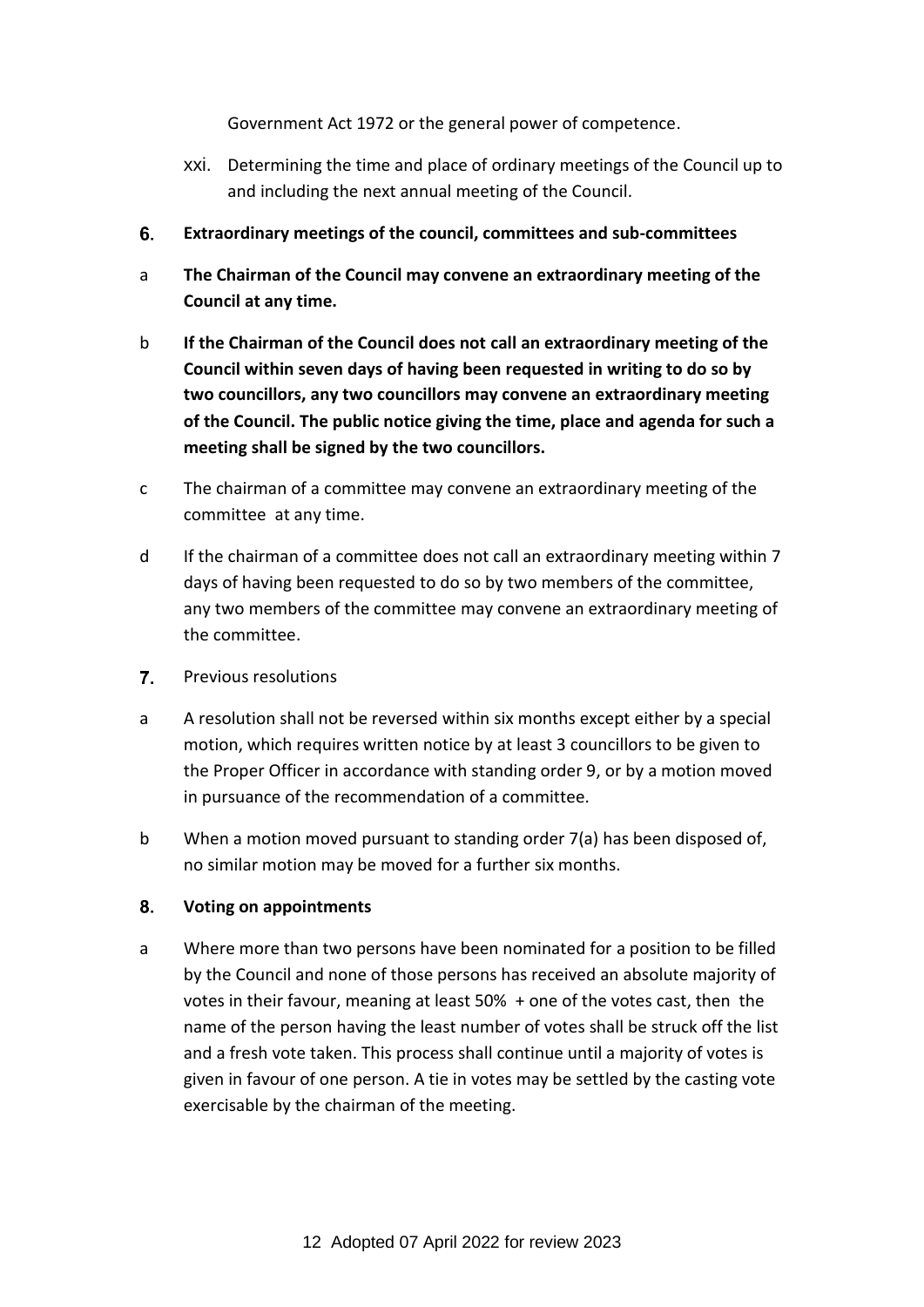#### <span id="page-12-0"></span> $9<sub>-</sub>$ **Motions for a meeting that require written notice to be given to the proper officer**

- a A motion shall relate to the responsibilities of the meeting for which it is tabled and in any event shall relate to the performance of the Council's statutory functions, powers and obligations or an issue which specifically affects the Council's area or its residents.
- b No motion may be moved at a meeting unless it is on the agenda and the mover has given written notice of its wording to the Proper Officer at least 7 clear days before the meeting. Clear days do not include the day of the notice or the day of the meeting, and do not include Saturdays, Sundays or Bank Holidays.
- c The Proper Officer may, before including a motion on the agenda received in accordance with standing order 9(b), correct obvious grammatical or typographical errors in the wording of the motion.
- d If the Proper Officer considers the wording of a motion received in accordance with standing order 9(b) is not clear in meaning, the motion shall be rejected until the mover of the motion resubmits it, so that it can be understood, in writing, to the Proper Officer at least 5 clear days before the meeting.
- e If the wording or subject of a proposed motion is considered improper, the Proper Officer shall consult with the chairman of the forthcoming meeting or, as the case may be, the councillors who have convened the meeting, to consider whether the motion shall be included in the agenda or rejected.
- f The decision of the Proper Officer as to whether or not to include the motion on the agenda shall be final.
- g Motions received shall be recorded and numbered in the order that they are received.
- h Motions rejected shall be recorded with an explanation by the Proper Officer of the reason for rejection.

### <span id="page-12-1"></span>**Motions at a meeting that do not require written notice**

- a The following motions may be moved at a meeting without written notice to the Proper Officer:
	- i. to correct an inaccuracy in the draft minutes of a meeting;
	- ii. to move to a vote;
	- iii. to defer consideration of a motion;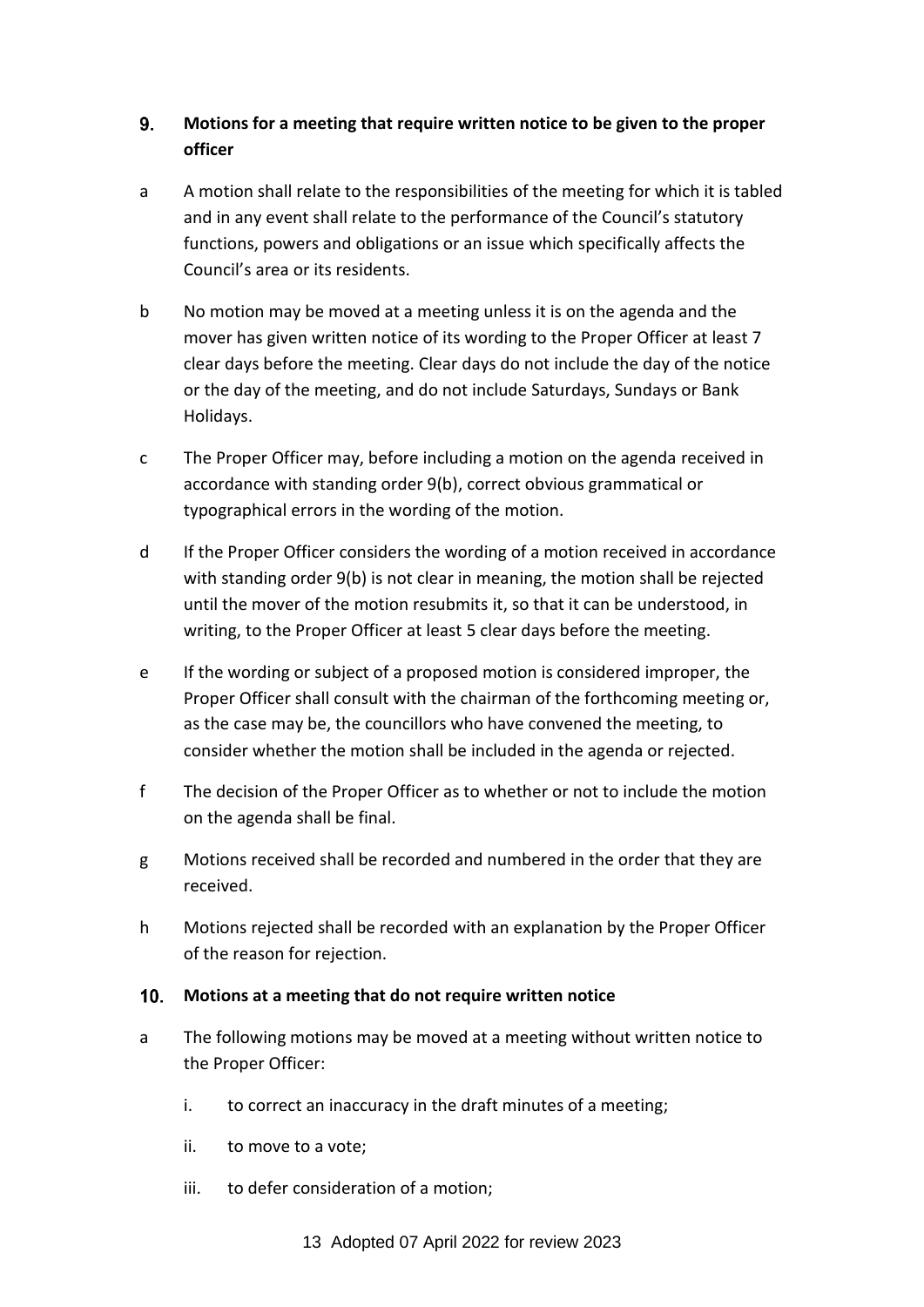- iv. to refer a motion to a particular committee or sub-committee;
- v. to appoint a person to preside at a meeting;
- vi. to change the order of business on the agenda;
- vii. to proceed to the next business on the agenda;
- viii. to require a written report;
- ix. to appoint a committee or sub-committee and their members;
- x. to extend the time limits for speaking;
- xi. to exclude the press and public from a meeting in respect of confidential or other information which is prejudicial to the public interest;
- xii. to not hear further from a councillor or a member of the public;
- xiii. to exclude a councillor or member of the public for disorderly conduct;
- xiv. to temporarily suspend the meeting;
- xv. to suspend a particular standing order (unless it reflects mandatory statutory or legal requirements);
- xvi. to adjourn the meeting; or
- xvii. to close the meeting.

#### <span id="page-13-0"></span>**Management of information**

See also standing order 20.

- a **The Council shall have in place and keep under review, technical and organisational measures to keep secure information (including personal data) which it holds in paper and electronic form. Such arrangements shall include deciding who has access to personal data and encryption of personal data.**
- b **The Council shall have in place, and keep under review, policies for the retention and safe destruction of all information (including personal data) which it holds in paper and electronic form. The Council's retention policy shall confirm the period for which information (including personal data) shall be retained or if this is not possible the criteria used to determine that period (e.g. the Limitation Act 1980).**
- c **The agenda, papers that support the agenda and the minutes of a meeting shall not disclose or otherwise undermine confidential information or**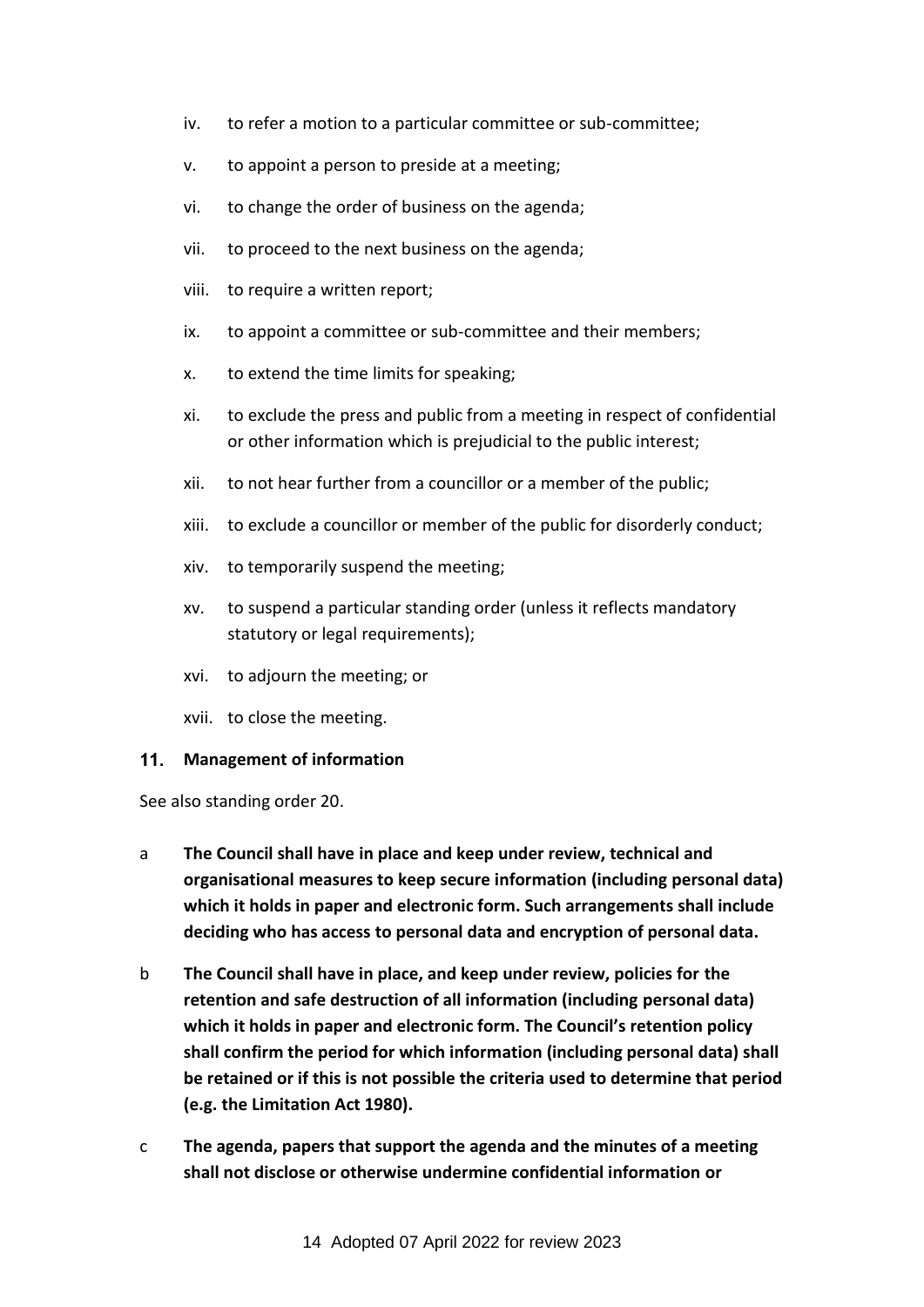**personal data without legal justification.** 

d **Councillors, staff, the Council's contractors and agents shall not disclose confidential information or personal data without legal justification.**

#### <span id="page-14-0"></span> $12.$ **Draft minutes**

| <b>Full Council meetings</b> | V   |
|------------------------------|-----|
| Committee meetings           | O   |
| Sub-committee meetings       | N/A |

- a If the draft minutes of a preceding meeting have been served on councillors with the agenda to attend the meeting at which they are due to be approved for accuracy, they shall be taken as read.
- b There shall be no discussion about the draft minutes of a preceding meeting except in relation to their accuracy. A motion to correct an inaccuracy in the draft minutes shall be moved in accordance with standing order 10(a)(i).
- c The accuracy of draft minutes, including any amendment(s) made to them, shall be confirmed by resolution and shall be signed by the chairman of the meeting and stand as an accurate record of the meeting to which the minutes relate.
- d If the chairman of the meeting does not consider the minutes to be an accurate record of the meeting to which they relate, he shall sign the minutes and include a paragraph in the following terms or to the same effect:

"The chairman of this meeting does not believe that the minutes of the meeting of the ( ) held on [date] in respect of ( ) were a correct record but his view was not upheld by the meeting and the minutes are confirmed as an accurate record of the proceedings."

- √ Ω N/A e If the Council's gross annual income or expenditure (whichever is higher) does not exceed £25,000, it shall publish draft minutes on a website which is publicly accessible and free of charge not later than one month after the meeting has taken place.
	- f Subject to the publication of draft minutes in accordance with standing order 12(e) and standing order 20(a) and following a resolution which confirms the accuracy of the minutes of a meeting, the draft minutes or recordings of the meeting for which approved minutes exist shall be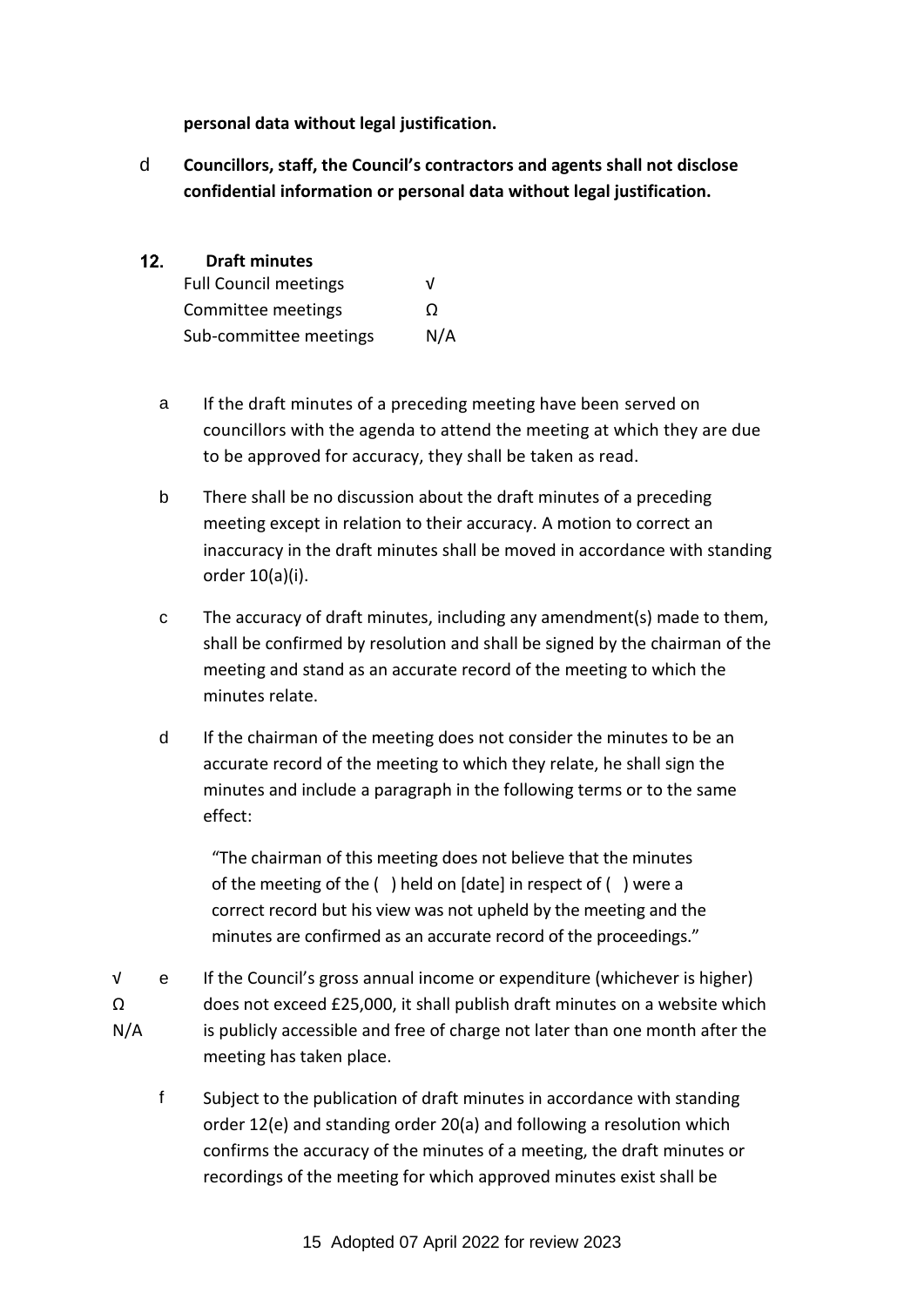destroyed.

<span id="page-15-0"></span>13. Code of conduct and dispensations

See also standing order 3(u).

- a All councillors and non-councillors with voting rights shall observe the code of conduct adopted by the Council.
- b Unless he has been granted a dispensation, a councillor or non-councillor with voting rights shall withdraw from a meeting when it is considering a matter in which he has a disclosable pecuniary interest. He may return to the meeting after it has considered the matter in which he had the interest.
- c Unless he has been granted a dispensation, a councillor or non-councillor with voting rights shall withdraw from a meeting when it is considering a matter in which he has another interest if so required by the Council's code of conduct. He may return to the meeting after it has considered the matter in which he had the interest.
- d Dispensation requests shall be in writing and submitted to the Proper Officer as soon as possible before the meeting, or failing that, at the start of the meeting for which the dispensation is required.
- e A decision as to whether to grant a dispensation shall be made by the Proper Officer and that decision is final.
- f A dispensation request shall confirm:
	- i. the description and the nature of the disclosable pecuniary interest or other interest to which the request for the dispensation relates;
	- ii. whether the dispensation is required to participate at a meeting in a discussion only or a discussion and a vote;
	- iii. the date of the meeting or the period (not exceeding four years) for which the dispensation is sought; and
	- iv. an explanation as to why the dispensation is sought.
- g Subject to standing orders 13(d) and (f), a dispensation request shall be considered by the Proper Officer before the meeting or, if this is not possible, at the start of the meeting for which the dispensation is required.
- h A dispensation may be granted in accordance with standing order 13(e) if having regard to all relevant circumstances any of the following apply: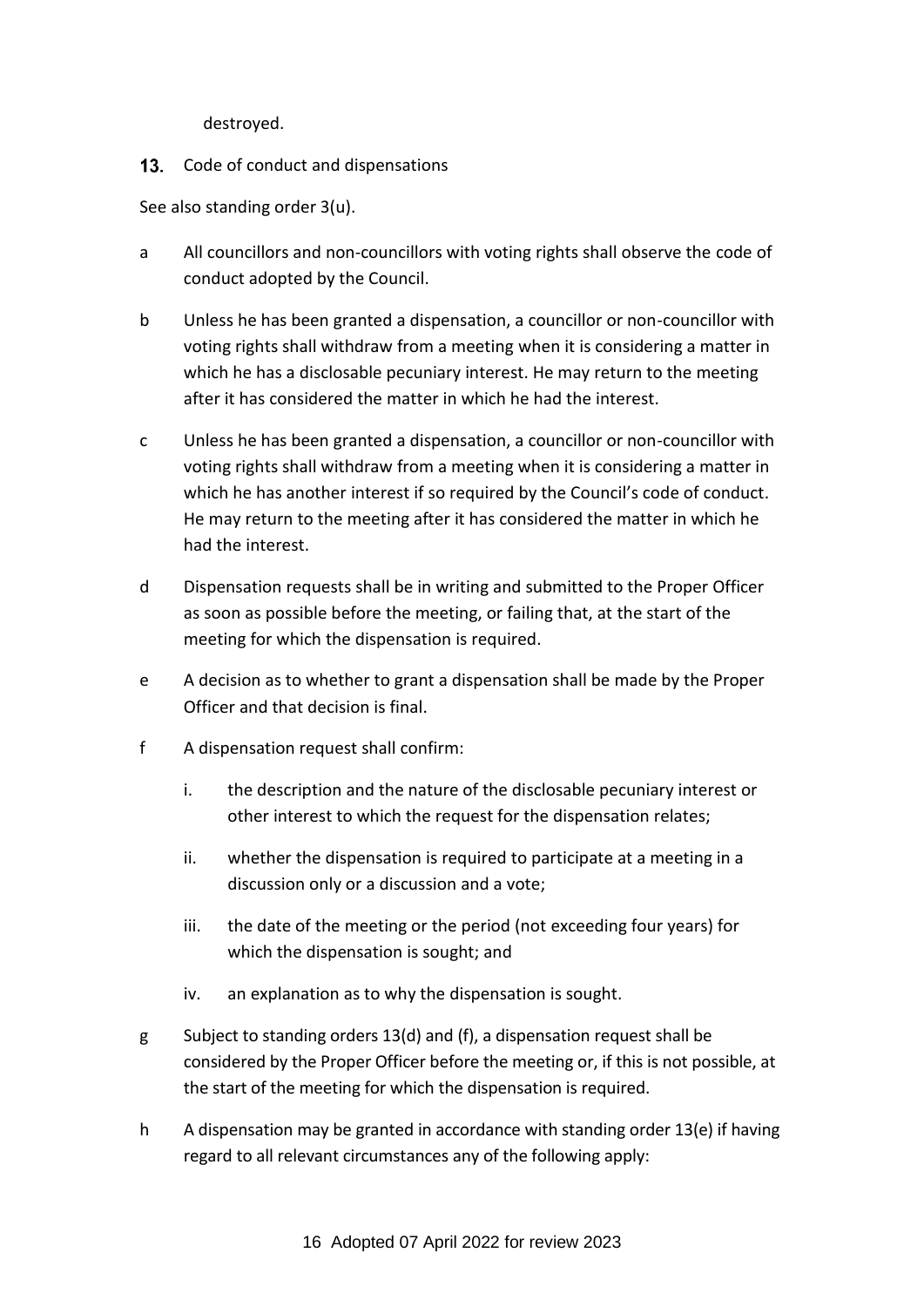- i. without the dispensation the number of persons prohibited from participating in the particular business would be so great a proportion of the meeting transacting the business as to impede the transaction of the business;
- ii. granting the dispensation is in the interests of persons living in the Council's area; or
- iii. it is otherwise appropriate to grant a dispensation.
- <span id="page-16-0"></span>14. Code of conduct complaints
- a Upon notification by the District or Unitary Council that it is dealing with a complaint that a councillor or non-councillor with voting rights has breached the Council's code of conduct, the Proper Officer shall, subject to standing order 11, report this to the Council.
- b Where the notification in standing order 14(a) relates to a complaint made by the Proper Officer, the Proper Officer shall notify the Chairman of Council of this fact, and the Chairman shall nominate another staff member or a Councillor if appropriate to assume the duties of the Proper Officer in relation to the complaint until it has been determined and the Council has agreed what action, if any, to take in accordance with standing order 14(d).
- c The Council may:
	- i. provide information or evidence where such disclosure is necessary to investigate the complaint or is a legal requirement;
	- ii. seek information relevant to the complaint from the person or body with statutory responsibility for investigation of the matter;
- d Upon notification by the District or Unitary Council that a councillor or noncouncillor with voting rights has breached the Council's code of conduct, the Council shall consider what, if any, action to take against him. Such action excludes disqualification or suspension from office.
- <span id="page-16-1"></span>15. Proper officer
- a The Proper Officer shall be either (i) the clerk or (ii) other staff member(s) nominated by the Council to undertake the work of the Proper Officer when the Proper Officer is absent.
- b The Proper Officer shall:
	- i. at least three clear days before a meeting of the council, a committee or a sub-committee,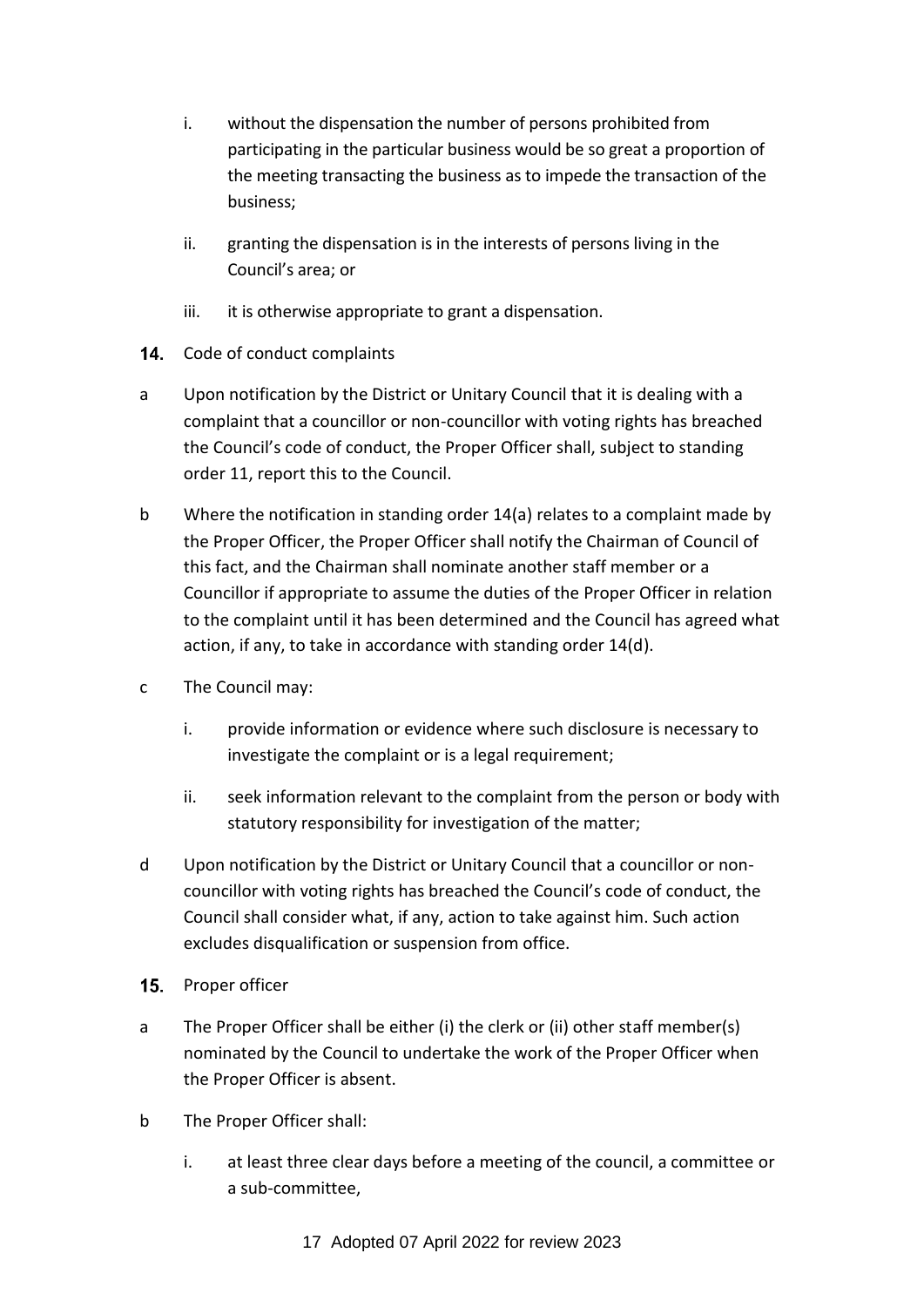- serve on councillors by delivery or post at their residences or by email authenticated in such manner as the Proper Officer thinks fit, a signed summons confirming the time, place and the agenda (provided the councillor has consented to service by email), and
- Provide, in a conspicuous place, public notice of the time, place and agenda (provided that the public notice with agenda of an extraordinary meeting of the Council convened by councillors is signed by them).

*See standing order 3(b) for the meaning of clear days for a meeting of a full council and standing order 3(c) for the meaning of clear days for a meeting of a committee;*

- ii. subject to standing order 9, include on the agenda all motions in the order received unless a councillor has given written notice at least 7 days before the meeting confirming his withdrawal of it;
- iii. convene a meeting of the Council for the election of a new Chairman of the Council, occasioned by a casual vacancy in his office;
- iv. facilitate inspection of the minute book by local government electors;
- v. receive and retain copies of byelaws made by other local authorities;
- vi. hold acceptance of office forms from councillors;
- vii. hold a copy of every councillor's register of interests;
- viii. assist with responding to requests made under freedom of information legislation and rights exercisable under data protection legislation, in accordance with the Council's relevant policies and procedures;
- ix. liaise, as appropriate, with the Council's Data Protection Officer (if there is one);
- x. receive and send general correspondence and notices on behalf of the Council except where there is a resolution to the contrary;
- xi. assist in the organisation of, storage of, access to, security of and destruction of information held by the Council in paper and electronic form subject to the requirements of data protection and freedom of information legislation and other legitimate requirements (e.g. the Limitation Act 1980);
- xii. arrange for legal deeds to be executed; (*see also standing order 23);*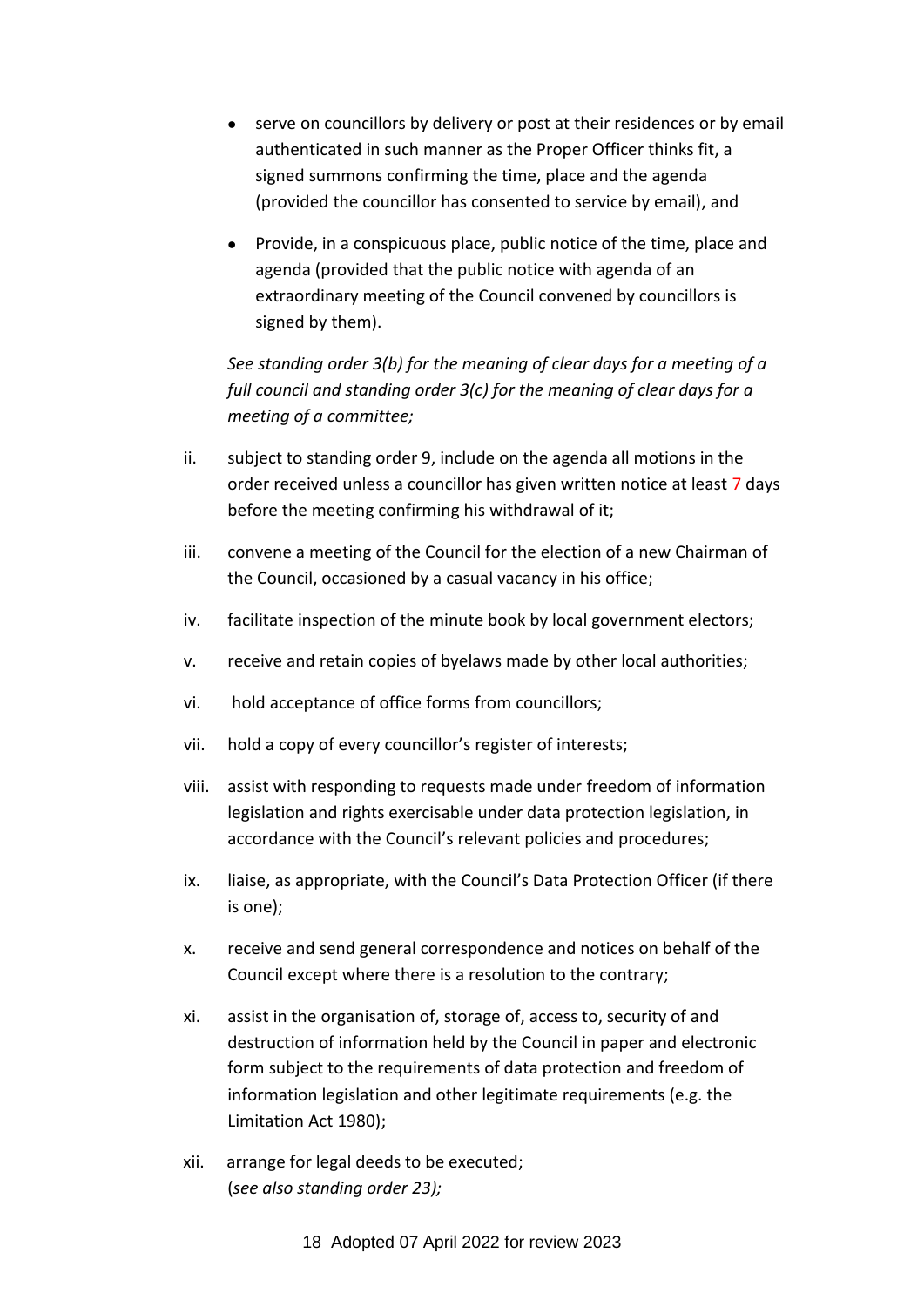- xiii. arrange or manage the prompt authorisation, approval, and instruction regarding any payments to be made by the Council in accordance with its financial regulations;
- xiv. record every planning application notified to the Council and the Council's response to the local planning authority
- xv. Clerk will take all reasonable steps to refer all planning applications by email received by the council to all members and collate any response to the Planning Authority in a timely manner.
- xvi. manage access to information about the Council via the publication scheme; and
- <span id="page-18-0"></span>16. Responsible financial officer
- a The Council shall appoint appropriate staff member or councillor to undertake the work of the Responsible Financial Officer when the Responsible Financial Officer is absent.
- <span id="page-18-1"></span>17. Accounts and accounting statements
- a "Proper practices" in standing orders refer to the most recent version of "Governance and Accountability for Local Councils – a Practitioners' Guide".
- b All payments by the Council shall be authorised, approved and paid in accordance with the law, proper practices and the Council's financial regulations.
- c The Responsible Financial Officer shall supply to each councillor as soon as practicable after 30 June, 30 September and 31 December in each year a statement to summarise:
	- i. the Council's receipts and payments (or income and expenditure) for each quarter;
	- ii. the Council's aggregate receipts and payments (or income and expenditure) for the year to date;
	- iii. the balances held at the end of the quarter being reported and

which includes a comparison with the budget for the financial year and highlights any actual or potential overspends.

- d As soon as possible after the financial year end at 31 March, the Responsible Financial Officer shall provide:
	- i. each councillor with a statement summarising the Council's receipts and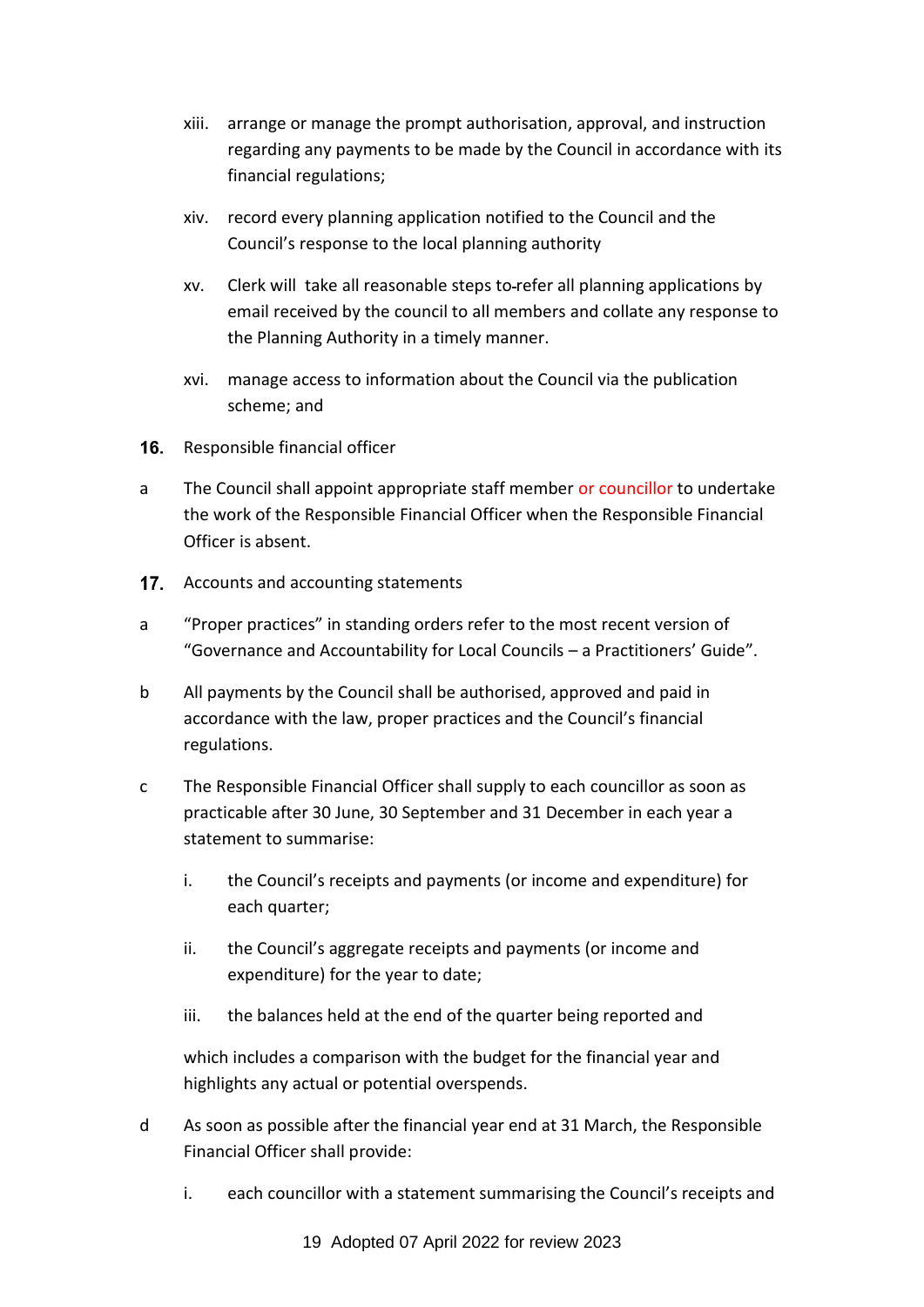payments (or income and expenditure) for the last quarter and the year to date for information; and

- ii. to the Council the accounting statements for the year in the form of Section 2 of the annual governance and accountability return, as required by proper practices, for consideration and approval.
- e The year-end accounting statements shall be prepared in accordance with proper practices and apply the form of accounts determined by the Council (receipts and payments, or income and expenditure) for the year to 31 March. A completed draft annual governance and accountability return shall be presented to all councillors at least 14 days prior to anticipated approval by the Council. The annual governance and accountability return of the Council, which is subject to external audit, including the annual governance statement, shall be presented to the Council for consideration and formal approval before 30 June.
- <span id="page-19-0"></span>18. Financial controls and procurement
- a. The Council shall consider and approve financial regulations drawn up by the Responsible Financial Officer, which shall include detailed arrangements in respect of the following:
	- i. the keeping of accounting records and systems of internal controls;
	- ii. the assessment and management of financial risks faced by the Council;
	- iii. the work of the independent internal auditor in accordance with proper practices and the receipt of regular reports from the internal auditor, which shall be required at least annually;
	- iv. the inspection and copying by councillors and local electors of the Council's accounts and/or orders of payments; and
	- v. whether contracts with an estimated value below £25,000 due to special circumstances are exempt from a tendering process or procurement exercise.
- b. Financial regulations shall be reviewed regularly and at least annually for fitness of purpose.
- c. A public contract regulated by the Public Contracts Regulations 2015 with an estimated value in excess of £25,000 but less than the relevant thresholds in standing order 18(f) is subject to Regulations 109-114 of the Public Contracts Regulations 2015 which include a requirement on the Council to advertise the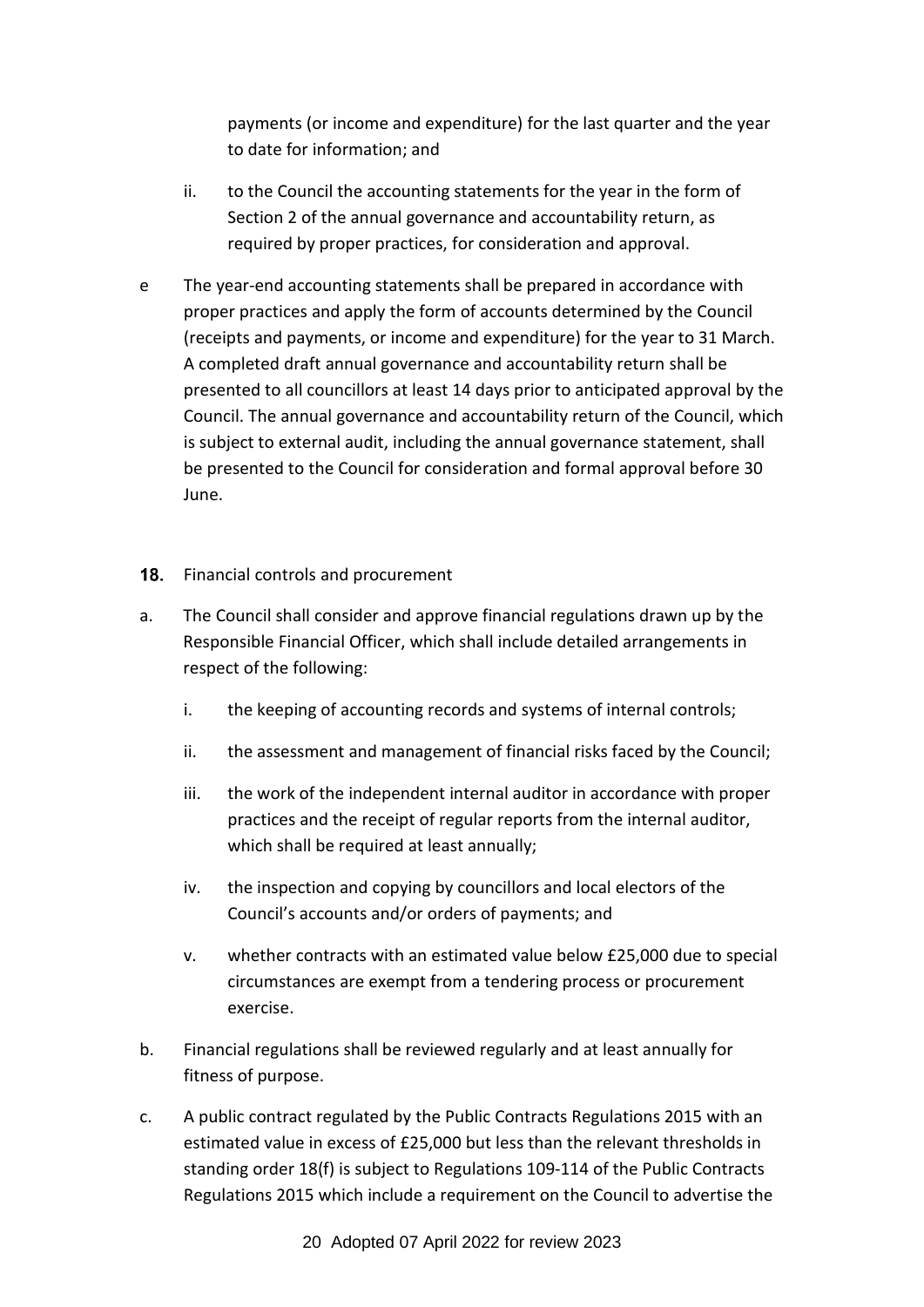contract opportunity on the Contracts Finder website regardless of what other means it uses to advertise the opportunity unless it proposes to use an existing list of approved suppliers (framework agreement).

- d. Subject to additional requirements in the financial regulations of the Council, the tender process for contracts for the supply of goods, materials, services or the execution of works shall include, as a minimum, the following steps:
	- i. a specification for the goods, materials, services or the execution of works shall be drawn up;
	- ii. an invitation to tender shall be drawn up to confirm (i) the Council's specification (ii) the time, date and address for the submission of tenders (iii) the date of the Council's written response to the tender and (iv) the prohibition on prospective contractors contacting councillors or staff to encourage or support their tender outside the prescribed process;
	- iii. the invitation to tender shall be advertised in a local newspaper and in any other manner that is appropriate;
	- iv. tenders are to be submitted in writing in a sealed marked envelope addressed to the Proper Officer;
	- v. tenders shall be opened by the Proper Officer in the presence of at least one councillor after the deadline for submission of tenders has passed;
	- vi. tenders are to be reported to and considered by the appropriate meeting of the Council or a committee or sub-committee with delegated responsibility.
- e. Neither the Council, nor a committee or a sub-committee with delegated responsibility for considering tenders, is bound to accept the lowest value tender.
- f. A public contract regulated by the Find A Tender process with an estimated value in excess of £189,330 for a public service or supply contract or in excess of £70,778 for other specific services contract (or other thresholds determined by the Government Procurements advice every two years and published on the Find A Tender website [https://www.gov.uk/find-tender](#page-19-0) shall comply with the relevant procurement procedures and other requirements in the Public Contracts Regulations 2015 which include advertising the contract opportunity on the Contracts Finder website
- g. A public contract in connection with the supply of gas, heat, electricity, drinking water, transport services, or postal services to the public; or the provision of a port or airport; or the exploration for or extraction of gas, oil or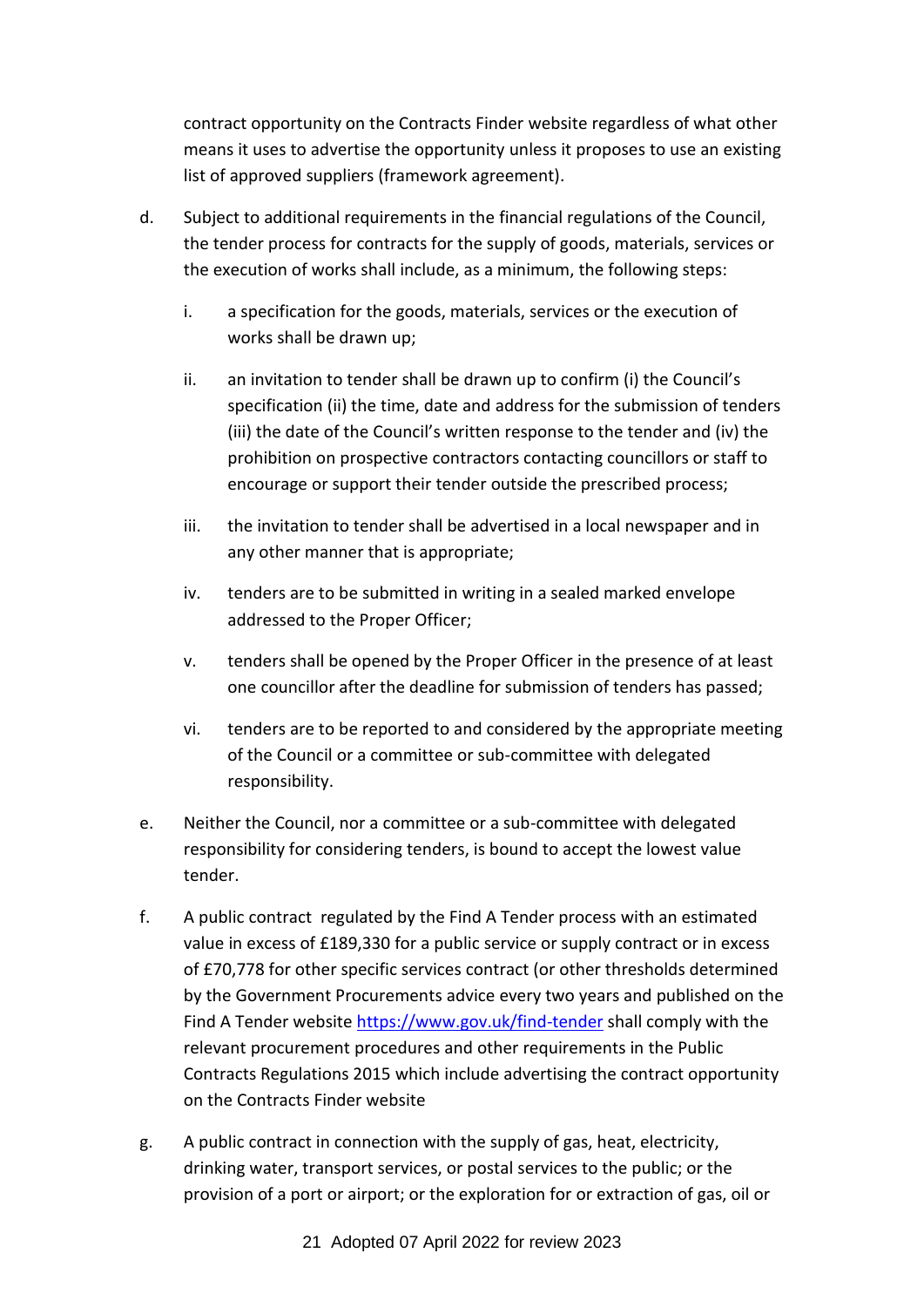solid fuel with an estimated value in excess of £378,660 for a supply, services or design contract; or in excess of £4,733,252 for a works contract; or £663,540 for a social and other specific services contract (or other thresholds determined by the European Commission every two years and published in OJEU) shall comply with the relevant procurement procedures and other requirements in the Utilities Contracts Regulations 2016.

- <span id="page-21-0"></span>19. Handling staff matters
- a A matter personal to a member of staff that is being considered by a meeting of Council is subject to standing order 11.
- b Subject to the Council's policy regarding absences from work, the Council's most senior member of staff shall notify the chairman of council or, if he is not available, the vice-chairman (if there is one) of the council of absence occasioned by illness or other reason and that person shall report such absence to council at its next meeting.
- c The chairman of the council, or in his absence, the vice-chairman together with one other appointed councillor shall upon a resolution conduct a review of the performance and annual appraisal of the work of the member of staff The review and appraisal shall be reported in writing and are subject to approval by resolution by council The member of staff has the right to reject any member of the appraisal process.
- d Subject to the Council's policy regarding the handling of grievance matters, the Council's member of staff shall contact their manager in respect of an informal or formal grievance matter, and this matter shall be reported back and progressed by resolution of the council.
- e Subject to the Council's policy regarding the handling of grievance matters, if an informal or formal grievance matter raised by the member of staff relates to the chairman or vice-chairman of council, this shall be communicated to another member of council who has appropriate experience and the matter shall be reported back and progressed by resolution of the council.
- f Any persons responsible for all or part of the management of staff shall treat as confidential the written records of all meetings relating to their performance, capabilities, grievance or disciplinary matters.
- g In accordance with standing order  $11(a)$ , persons with line management responsibilities shall have access to staff records referred to in standing order 19(f).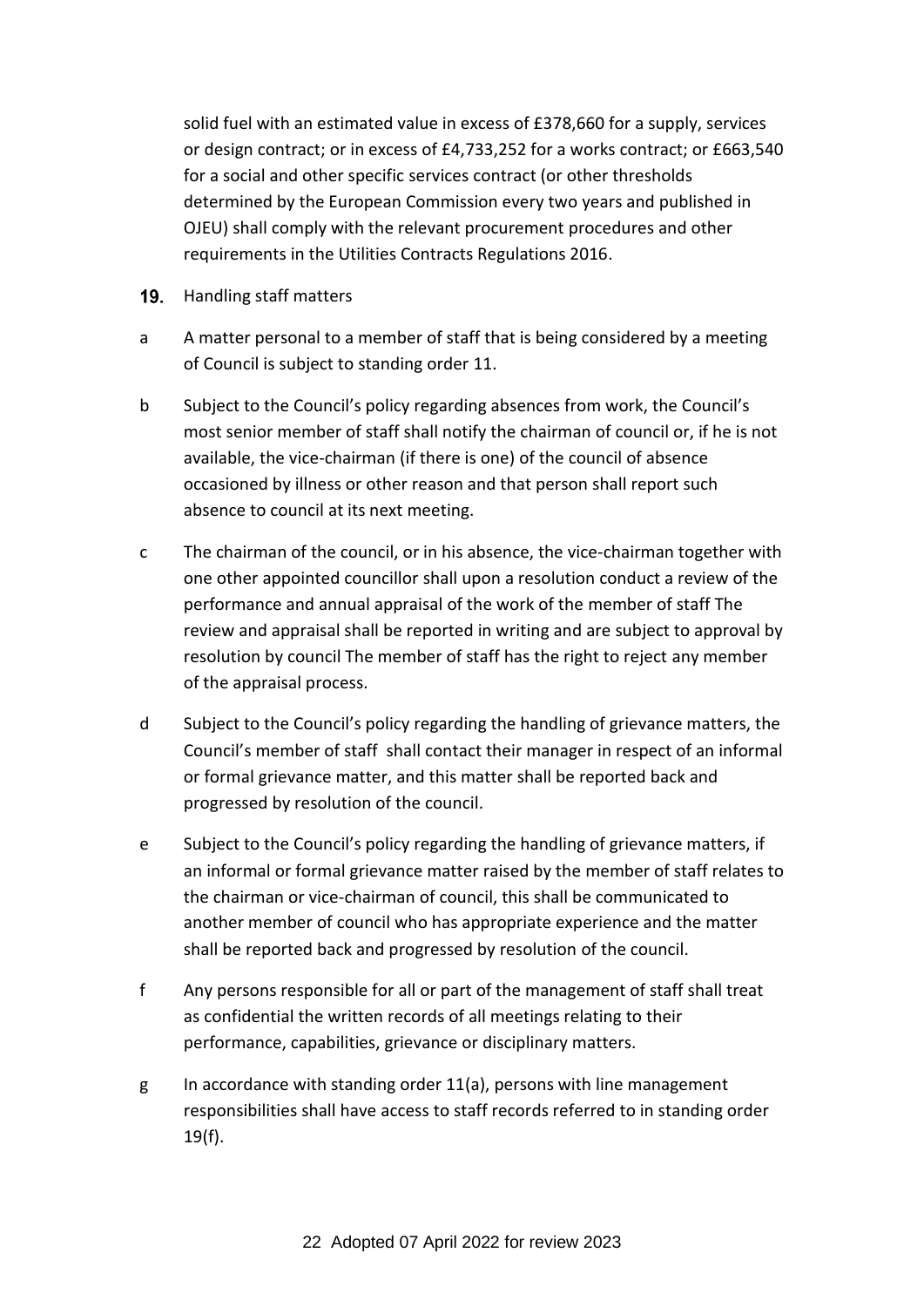#### <span id="page-22-0"></span> $20<sub>1</sub>$ **Responsibilities to provide information**

See also standing order 21.

- a **In accordance with freedom of information legislation, the Council shall publish information in accordance with its publication scheme and respond to requests for information held by the Council.**
- b. **The Council shall publish information in accordance with the requirements of the Smaller Authorities (Transparency Requirements) (England) Regulations 2015.**

### <span id="page-22-1"></span>**Responsibilities under data protection legislation**

Below is not an exclusive list. See also standing order 11.

- a The Council may appoint a Data Protection Officer.
- b **The Council shall have policies and procedures in place to respond to an individual exercising statutory rights concerning his personal data.**
- c **The Council shall have a written policy in place for responding to and managing a personal data breach.**
- d **The Council shall keep a record of all personal data breaches comprising the facts relating to the personal data breach, its effects and the remedial action taken.**
- e **The Council shall ensure that information communicated in its privacy notice(s) is in an easily accessible and available form and kept up to date.**
- f **The Council shall maintain a written record of its processing activities.**

### <span id="page-22-2"></span>**Relations with the press/media**

a Requests from the press or other media for an oral or written comment or statement from the Council, its councillors or staff shall be handled in accordance with the Council's policy in respect of dealing with the press and/or other media.

#### <span id="page-22-3"></span>23. **Execution and sealing of legal deeds**

See also standing orders 15(b)(xii) and (xvii).

a A legal deed shall not be executed on behalf of the Council unless authorised by a resolution.